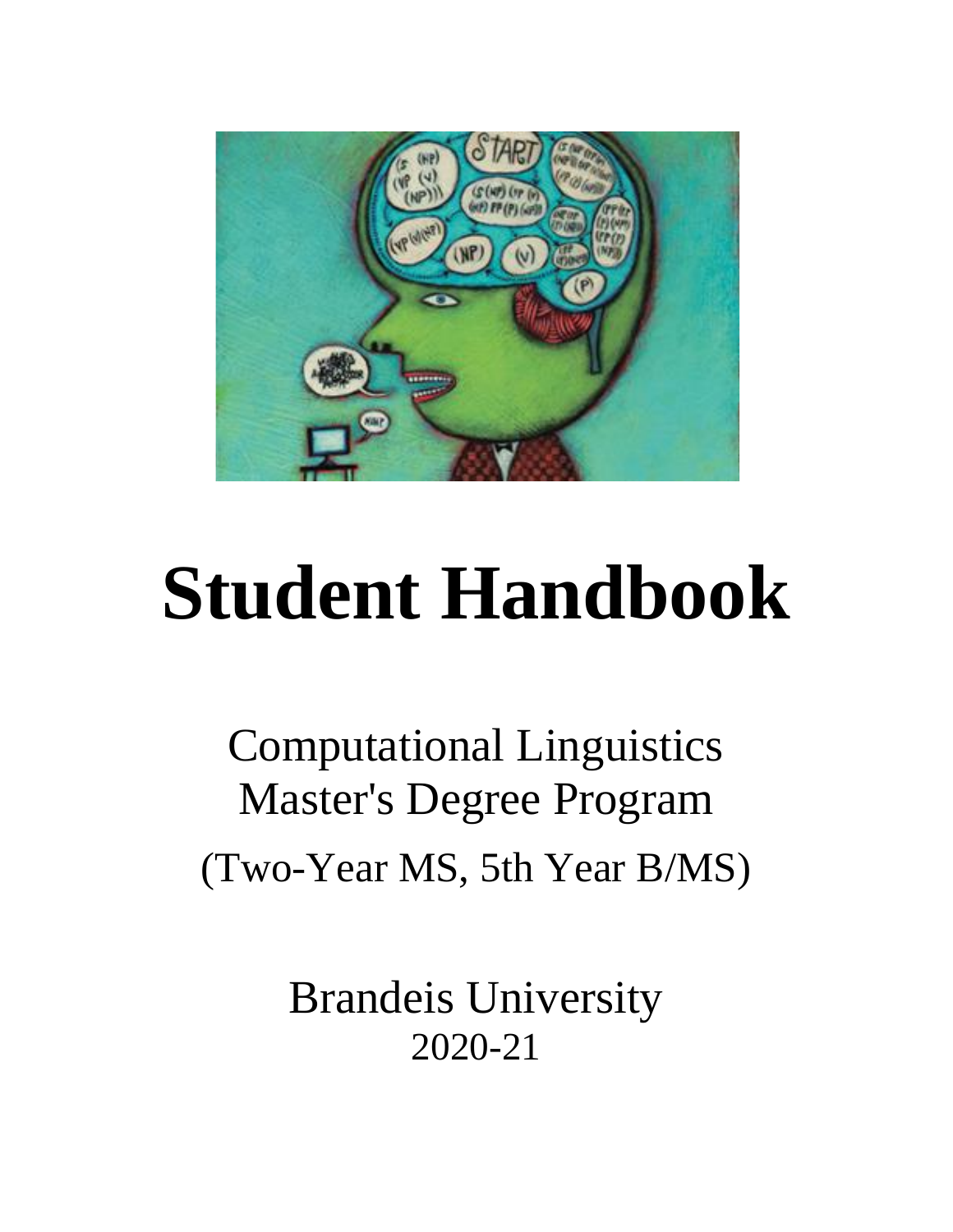## **TABLE OF CONTENTS**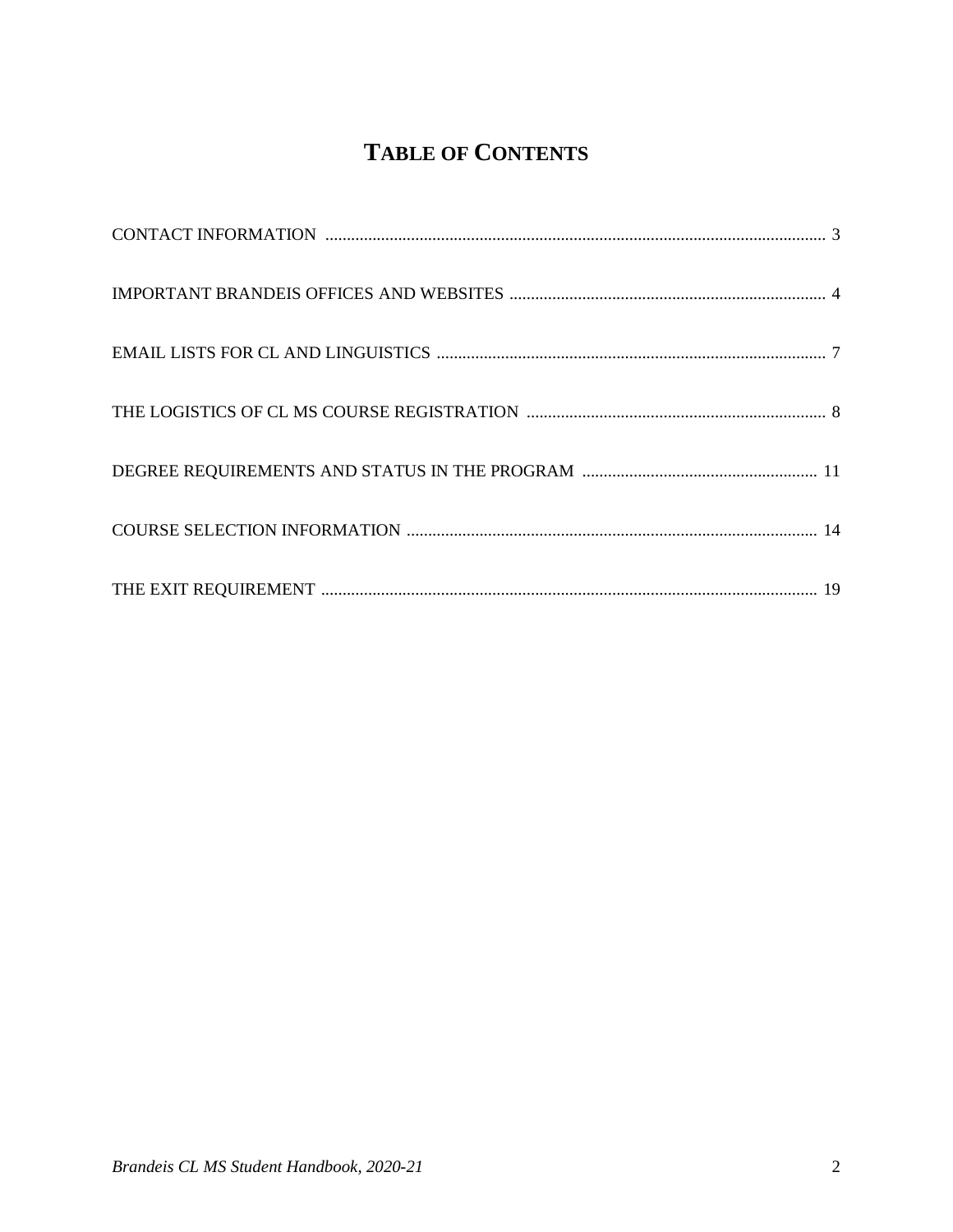## **CONTACT INFORMATION**

#### **Computer Science Department Office — Volen 261, compsci@brandeis.edu**

Phone: (781) 736-2700 Fax (shared): (781) 736-2741

#### **Mailing Address for COSI Dept. Office, Faculty, Staff, and Graduate Students**

Department of Computer Science, MS 018 Brandeis University 415 South Street Waltham, MA 02453 USA

Mail sent to you at this address will be placed in your folder in the Department Office for you to pick up.

#### **Volen Building Main Office — Volen 206**

Once you have a Brandeis ID card, it is this office that adds to your card the ability to access the Volen building, doors within Volen, and the Vertica Lounge during off hours when locked.

#### **Staff**

| CL MS Academic Administrator: Emily Palmer Ros-Kos Connector 3-RK02                              |                      |                                                                 | $(781)$ 736-2369 |
|--------------------------------------------------------------------------------------------------|----------------------|-----------------------------------------------------------------|------------------|
| (Division of Science Grad Affairs Office) emilydpalmer@brandeis.edu / scigradoffice@brandeis.edu |                      |                                                                 |                  |
| CS Dept. Administrator:                                                                          |                      | Michael Golitsyn Volen 261 golitsyn@brandeis.edu (781) 736-2701 |                  |
| CS Grad Programs Coordinator: Anne Gudaitis                                                      |                      | Volen 261 gudaitis@brandeis.edu (781) 736-2723                  |                  |
| CS Dept. Coordinator:                                                                            | <b>Justin Penney</b> | Volen 261 jpenney@brandeis.edu (781) 736-2700                   |                  |
| Chief Systems Administrator: Christopher Allison Volen 125 chris@cs.brandeis.edu (781) 736-2740  |                      |                                                                 |                  |
| Systems/Gurus Info, FAQs: guru@cs.brandeis.edu                                                   |                      | http://pages.cs.brandeis.edu/~guru/                             |                  |

#### **Selected Faculty for Courses Taken in CL Program (alphabetical by last name)**

| Peter Anick                                 | Volen 256  | panick@brandeis.edu      | <b>TBA</b>         |
|---------------------------------------------|------------|--------------------------|--------------------|
| Antonella Di Lillo                          | Volen 137  | dilant@cs.brandeis.edu   | $(781)$ 736-2736   |
| Lotus Goldberg, Dir. Grad Studies Volen 252 |            | lmgold@brandeis.edu      | $(781)$ 736-3265   |
| Tim Hickey, CS Chair                        | Volen 138  | tjhickey@brandeis.edu    | $(781) 736 - 2706$ |
| <b>Constantine Lignos</b>                   | Volen 139  | lignos@brandeis.edu      | <b>TBA</b>         |
| Sophia Malamud, CL MS Advisor Volen 215     |            | smalamud@brandeis.edu    | $(781)$ 736-2225   |
| Marie Meteer, Industry Liaison              | <b>TBA</b> | mmeteer@brandeis.edu     | $(781) 736 - 2712$ |
| Olga Papaemmanouil                          | Volen 214  | olga@cs. brandeis.edu    | $(781) 736 - 2716$ |
| <b>Keith Plaster</b>                        | Volen 124  | kplaster@brandeis.edu    | $(781) 736 - 2726$ |
| James Pustejovsky, CL MS Chair Volen 258    |            | jamesp@cs.brandeis.edu   | $(781)$ 736-2709   |
| Iraklis Tsekourakis                         | <b>TBA</b> | tsekourakis@brandeis.edu | <b>TBA</b>         |
| Marc Verhagen                               | Volen 216  | $marc@cs.$ brandeis.edu  | $(781)$ 736-2769   |
| Ben Wellner                                 | <b>TBA</b> | wellner@cs.brandeis.edu  | <b>TBA</b>         |
| Nianwen Bert Xue, CS DGS                    | Volen 253  | xuen@brandeis.edu        | $(781)$ 736-2728   |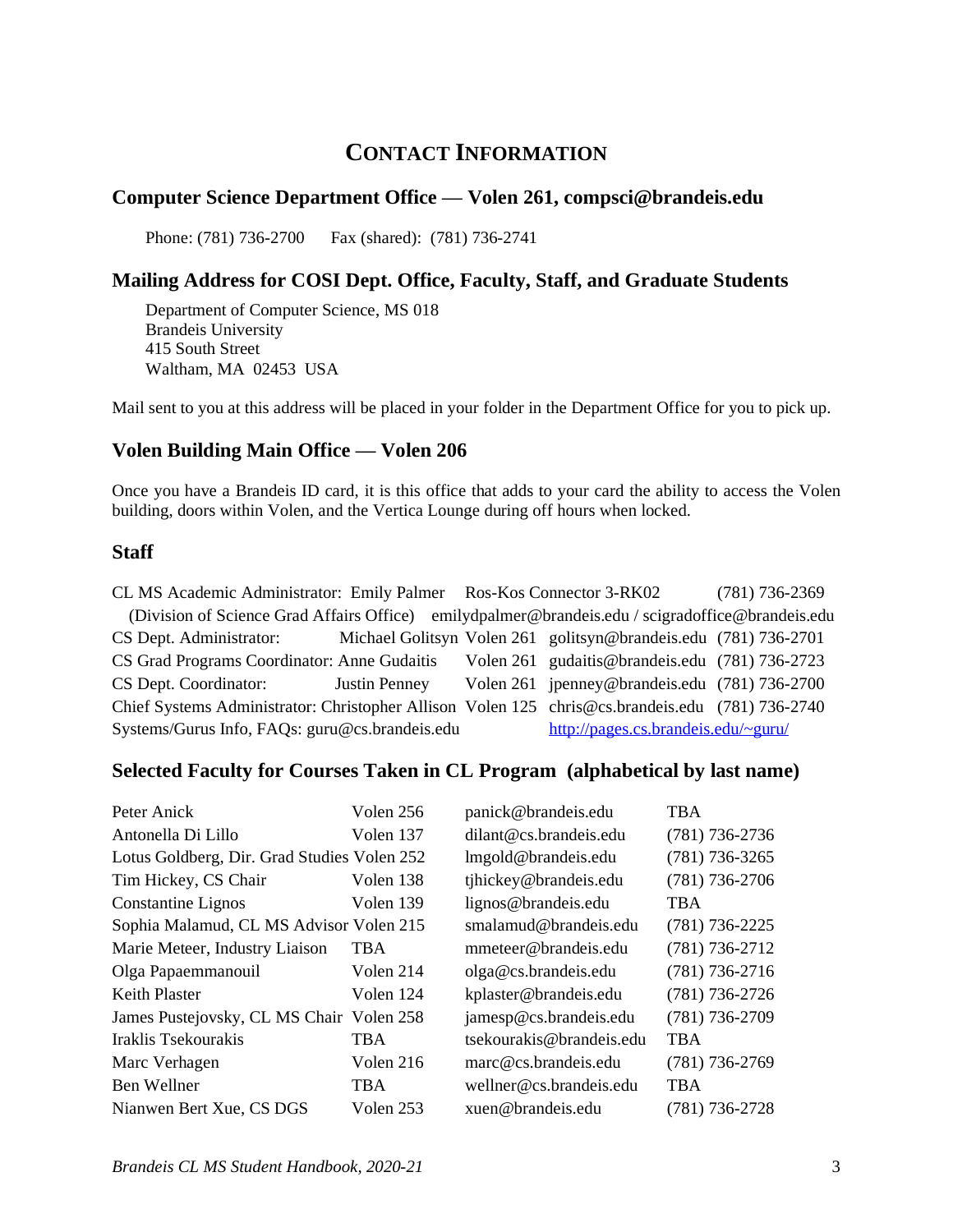## **IMPORTANT BRANDEIS OFFICES AND WEBSITES**

As a graduate student, you often use different campus offices than do Brandeis undergraduate students. For instance, Brandeis has an Office of Student Financial Services, and a program of Disabilities Services and Support (within the Academic Services office)—but these are used only by undergraduates. The same services for graduate students are provided instead through the GSAS office.

Additionally, the contact person in a given campus office (e.g. in the Registrar's Office) is sometimes different for graduate versus undergraduate students.

Generally, whatever you need that is not done by CL advising faculty or the COSI department office is very likely to involve either the GSAS office or the Registrar's Office (with the ISSO office added for international students). The websites for these two offices have a lot of information on them that is extremely helpful and relevant for you (though sometimes a bit difficult to find within each site!).

Especially noteworthy:

 The **[Schedule of Classes](https://www.brandeis.edu/registrar/registration/schedule.html)** for individual semesters is found at the **[Registrar's Office](https://www.brandeis.edu/registrar/)** website, under the 'Registration and Enrollment' link from the menu on the left. The Schedule of Classes lists the actual courses being offered (or, for previous terms, that were offered) in a given term, including their instructor, time slot, and (when available) room location.

#### *Important:*

 At the top of the Schedule of Classes page for any term, you can select the term (e.g. 'Fall 2019'), the course level (e.g. 'Undergraduate'), and the discipline (e.g. 'Computer Science'). Whenever searching for courses, we recommend always changing the course level from its default setting of 'Undergraduate' to 'All'.

The 'Undergraduate' setting will bring up only courses below 100-level  $(=1 \text{ to } 99)$  and 100-level courses, *leaving out* graduate 200-level courses. CL MS students take courses in all three levels (below 100, 100-level, and 200-level), and selecting 'All' ensures that every course being offered that semester will appear.

- Courses like independent studies, theses, and internships will not appear on the Schedule of Classes unless you check the 'Include Independent Instructional Classes' box at the top of the page. The default is for this box NOT to be checked, so you need to check it in order to view these courses.
- The **[University Bulletin](https://www.brandeis.edu/registrar/bulletin/index.html)**, which is the Brandeis course catalog, is found at the **[Registrar's Office](https://www.brandeis.edu/registrar/index.html)** [website](https://www.brandeis.edu/registrar/index.html) by selecting 'University Bulletin' from the menu on the left, and then choosing 'Current Bulletin' (or, for the following year yet to start, 'Provisional Bulletin'). The Bulletin does not have information specific to a given term, but instead lists all courses that a discipline offers in general, along with a complete description of the course.

#### *Note:*

 The information in the Bulletin about how frequently a course is offered (e.g. 'usually offered every second year') and sometimes about who the course's instructor is or its prerequisites (especially for CL as opposed to regular CS students) is sometimes not up to date. For more current information, you should check with the advisor and/or chair of the discipline in question for instructor and course offering frequency; for the COSI and LING courses that comprise the CL MS curriculum, James,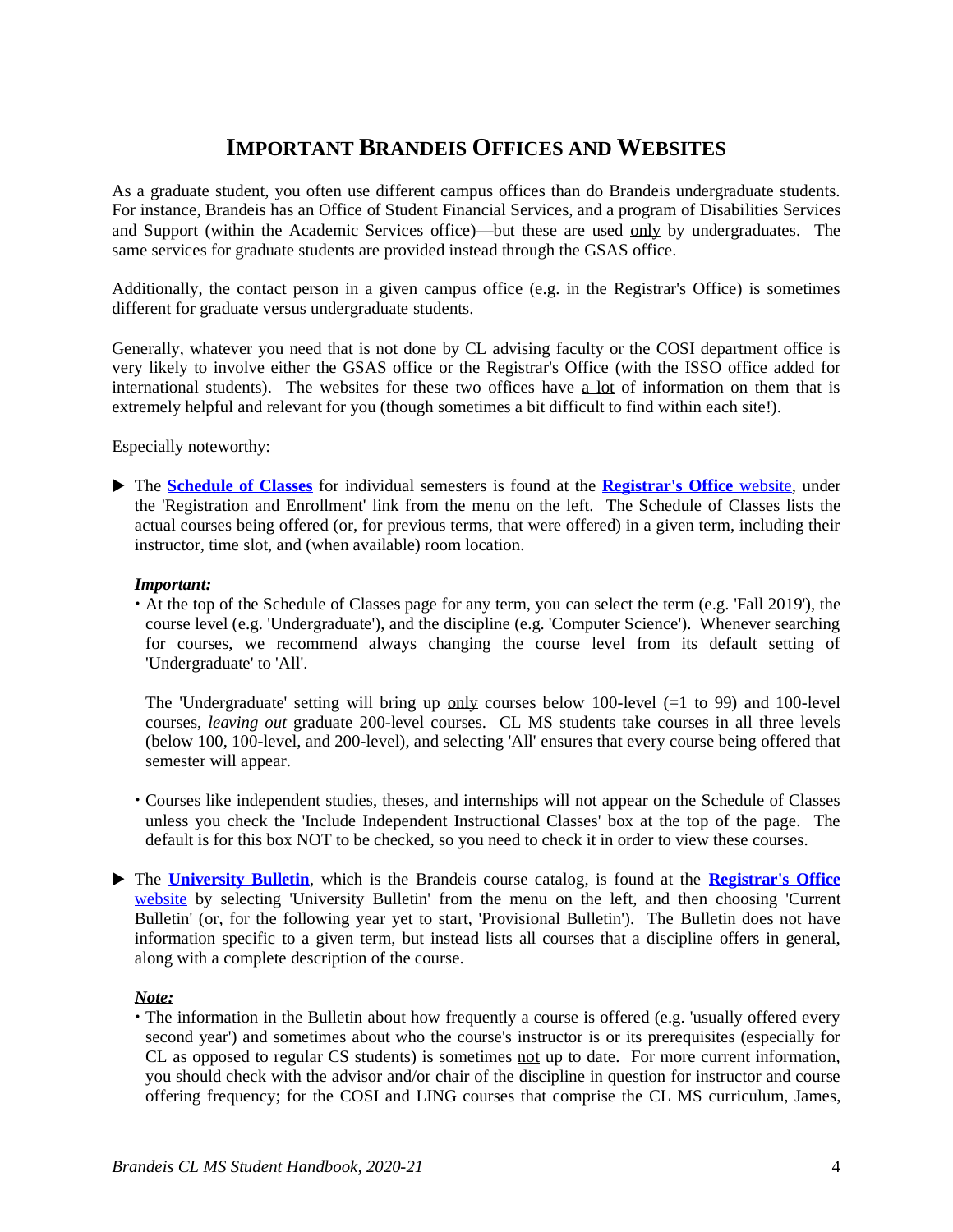Lotus, and Sophia generally have the most up to date information about course offerings in upcoming terms.

When considering a computer science course for which you may lack certain COSI prerequisites, it's a good idea to check with the course's instructor, mentioning when you do that you're a CL MS student and what semester you're in. Often, particularly after the first semester or two as a CL MS student, you may in fact be able to take the course. The main take-home message is that the prerequisites listed for a given course in the Schedule of Classes and/or Bulletin may not be absolute, especially for graduate (as opposed to undergraduate) students.

#### **The Brandeis Graduate School of Arts and Sciences (GSAS) Office + Website**

Kutz  $219 - (781)$  736-3410 — <http://www.brandeis.edu/gsas>

This website has many helpful things for graduate students.

#### *General issues for Graduate Students handled by GSAS:*

Admissions (including enrolling in Summer terms) Financial aid, fellowships, student loans, other funding issues (including health insurance) Tuition payments and amounts Academic standing issues (including Leaves of Absence and withdrawing from the University) Part- vs. Full-Time student status Teaching Fellow information Career services, including some assistance with searches for non-academic jobs University degree requirements (including Residency Requirements) Graduation procedures, including filing petitions to graduate and ordering gowns for commencement Thesis submission procedures

#### **The Brandeis Registrar's Office + Website**

Kutz  $121 - (781)$  736-2010 — <http://www.brandeis.edu/registrar>

*General issues for Graduate Students handled by the Registrar's Office:*

Course enrollment, including adding/dropping courses of all types

The Academic Calendar, including dates for the start and end of classes each term, for the final exam period, and for holidays

Deadlines for graduating—including deadlines for filing the relevant forms and depositing theses All other deadlines and date-related things

Forms for adding and dropping courses, and for giving permission of various sorts (GSAS also has some forms relevant to graduate students on its site)

#### *Information Available from the Registrar's Office Website*

In addition to the Schedule of Classes and University Bulletin described above, the Registrar's Office Website is the location for the Academic Calendar for each term, and for special dates relevant just to graduate students. For the former, see the '**[Academic Calendar](https://www.brandeis.edu/registrar/calendar/index.html)**' link on the Registrar's Office main webpage. From there, scroll down to the bottom of the page, and you can click the link for a specific term (e.g. 'Fall 2020') for the full academic calendar for that term, or '**[Additional Deadlines for Graduate](https://www.brandeis.edu/registrar/calendar/grad-key-dates-20-21.html)  [Students 2020-21](https://www.brandeis.edu/registrar/calendar/grad-key-dates-20-21.html)**' for the current school year's graduate-student-specific dates. Many of these are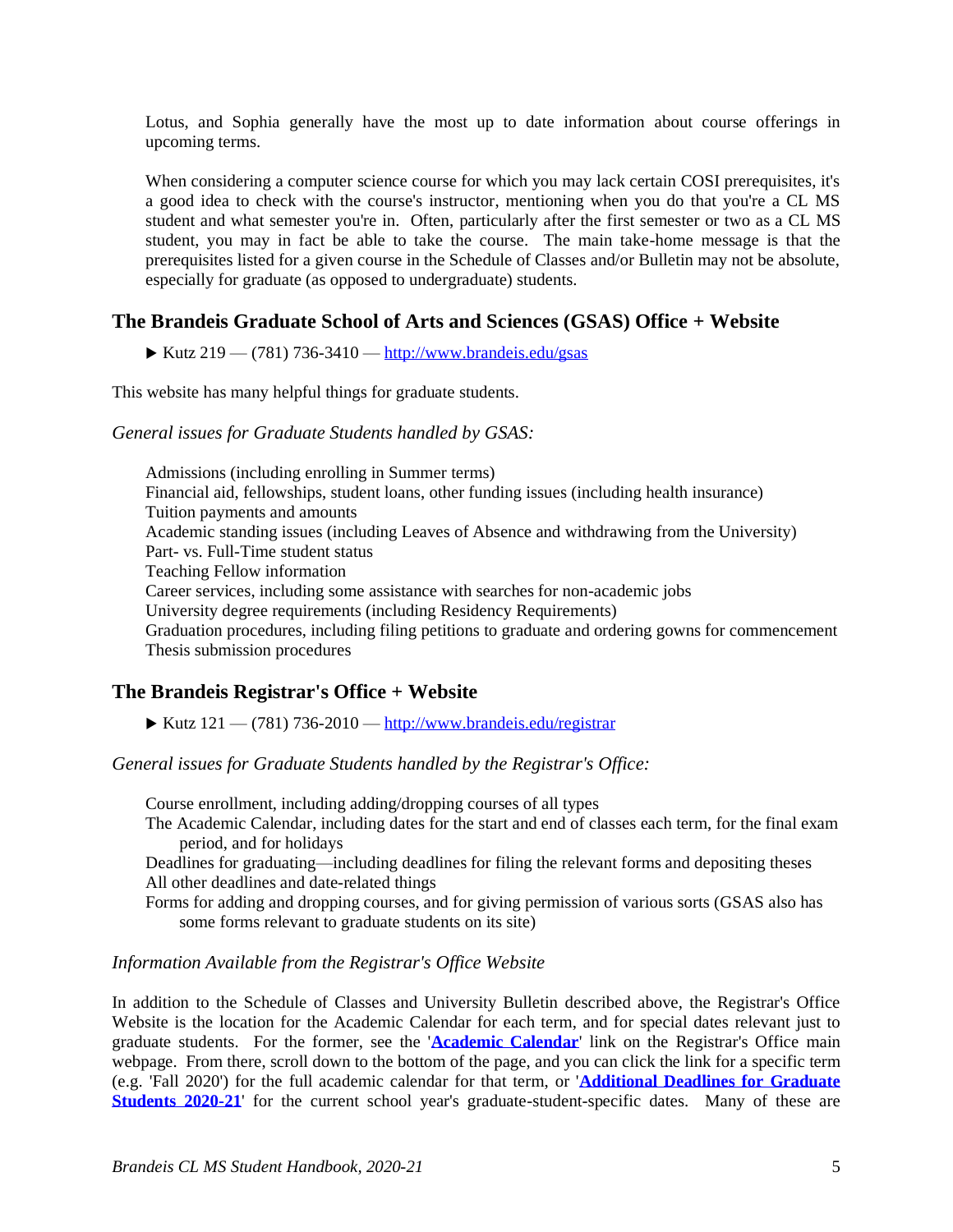essential for you to be aware of as you start your final year in the program (so 5th year for B/MS students, or 2nd year for Two Year Students)!

#### **The Brandeis International Student and Scholars Office (ISSO)**

 $\triangleright$  Kutz 215 — (781) 736-3480 — <http://www.brandeis.edu/acserv/isso>

International students should already be in touch with this office, but its contact details are included here, just to have handy. Deadlines involving visa and other issues for international students are often very rigid, and are set not by Brandeis, but by larger governmental agencies in this country. International students are thus advised to be especially on top of things, to apply for all necessary permissions well ahead of schedule, and so on.

An important additional note: international students who enroll in an internship on or off campus may be required to obtain Curricular Practical Training (CPT) authorization from the International Students and Scholars Office (ISSO) BEFORE beginning the internship. International students interested in completing an internship, whether for their Exit Requirement or just for elective credit, must email isso@brandeis.edu to schedule an appointment (in-person or via phone) with their ISSO advisor to determine if such authorization is required. For more information on internships (for the CL MS Exit Requirement and otherwise), please see the 'Exit Requirement' section below. For more information regarding CPT, please visit [http://www.brandeis.edu/isso/current/employment/cpt/.](http://www.brandeis.edu/isso/current/employment/cpt/)

#### **The Main Brandeis Website**

[http://www.brandeis.edu](http://www.brandeis.edu/)

#### *Finding Contact Information for Brandeis Students, Faculty, and Staff*

From the 'Popular Resources' link in the top left corner of the main Brandeis web page, select 'People Directory'. From here, you can search by name, email address, or Brandeis unet ID to find as much contact info as the system has for faculty, students (of all levels), and staff. This minimally includes an email address, and often also a phone number and campus location.

#### *Brandeis Campus Maps*

<http://www.brandeis.edu/about/visiting/directions.html>

Clicking 'interactive campus map' from this page will take you to a google map of campus. It is helpful to note that, after scrolling down to the the bottom left corner of this page, you will also find links to PDFs of non-google maps which some find easier to interpret than the google map. One such PDF is in black and white and one in color, and both will print fairly well.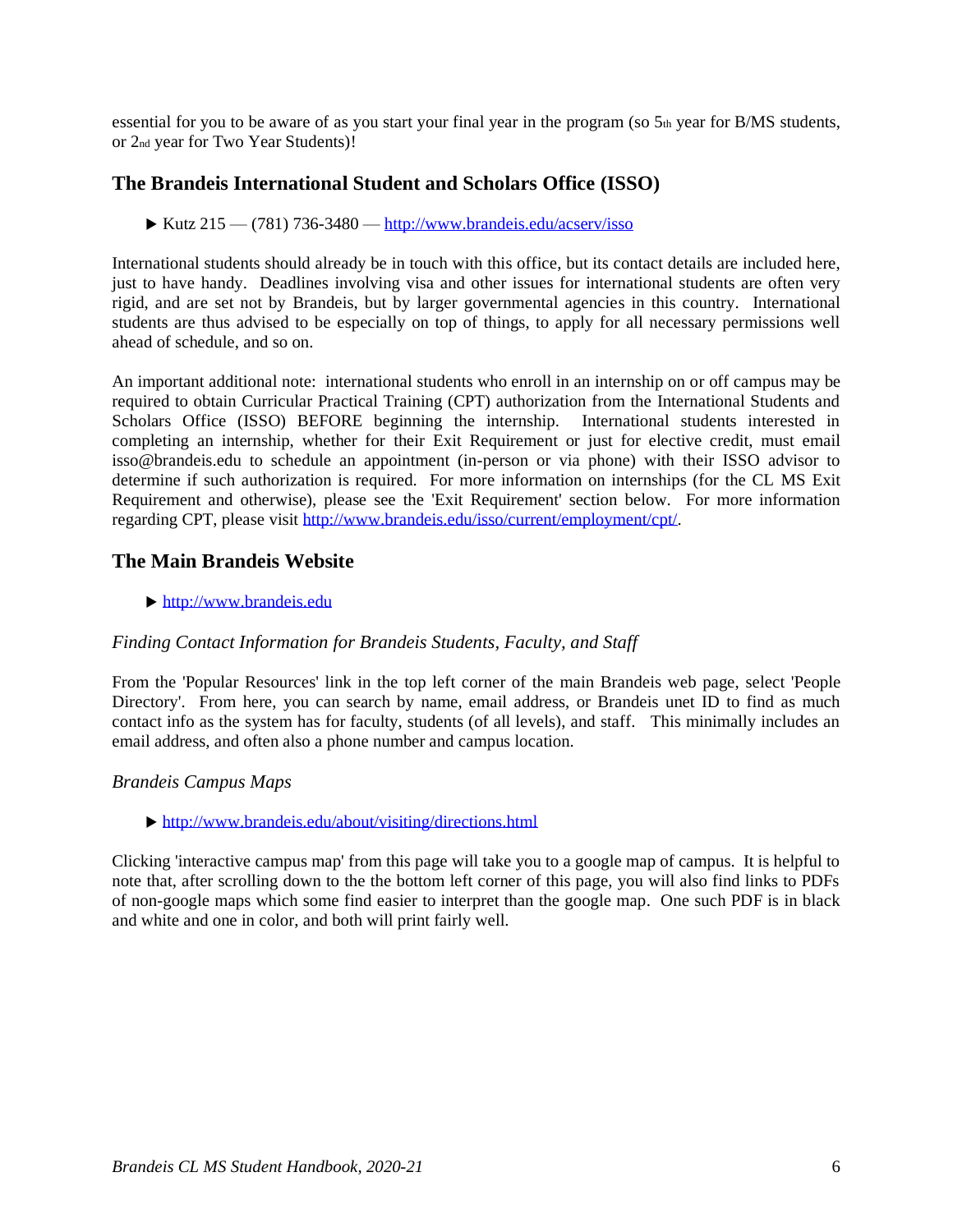## **EMAIL LISTS FOR CL AND LINGUISTICS**

#### **Brandeis CL Email Lists**

There are various email lists for the CL community at Brandeis, within the @lists.brandeis.edu domain. These include the following, and are managed by our office (and traditionally by especially Anne Gudaitis)—who make sure the appropriate people are on the appropriate lists.

| compling-all@lists.brandeis.edu | All CL $MS$ + PhD students, postdocs, faculty, visitors                                                                  |
|---------------------------------|--------------------------------------------------------------------------------------------------------------------------|
| compling-ms-firstyr $@$         | Students in their first year in the CL MS Program—<br>first year Two-Year students $+$ 5th Year B/MS Students            |
| compling-ms-advanced $@$        | Students taking advanced courses in the CL MS Program—<br>non-first-year Two-Year students $+$ 5th Year B/MS<br>students |

Once on a list, you login to lists.brandeis.edu with your Brandeis unet ID to change your settings for the list, including what email address receives emails posted to the list.

#### **The Brandeis Linguistics Email List**

*ling@lists.brandeis.edu*, also called the 'ling list', is an email list for general linguistics announcements at Brandeis. Most posts on this list are specifically for linguistics undergraduate students or courses, and this is the sole list for such postings—but announcements about new linguistics courses, conferences, and so on are also of interest to CL students.

All CL MS students should find they have also already been added to this list, just so we can also let you know about straight linguistics things you might be interested in. But if you find that you are not on the list, send an email to the CS office and they can add you.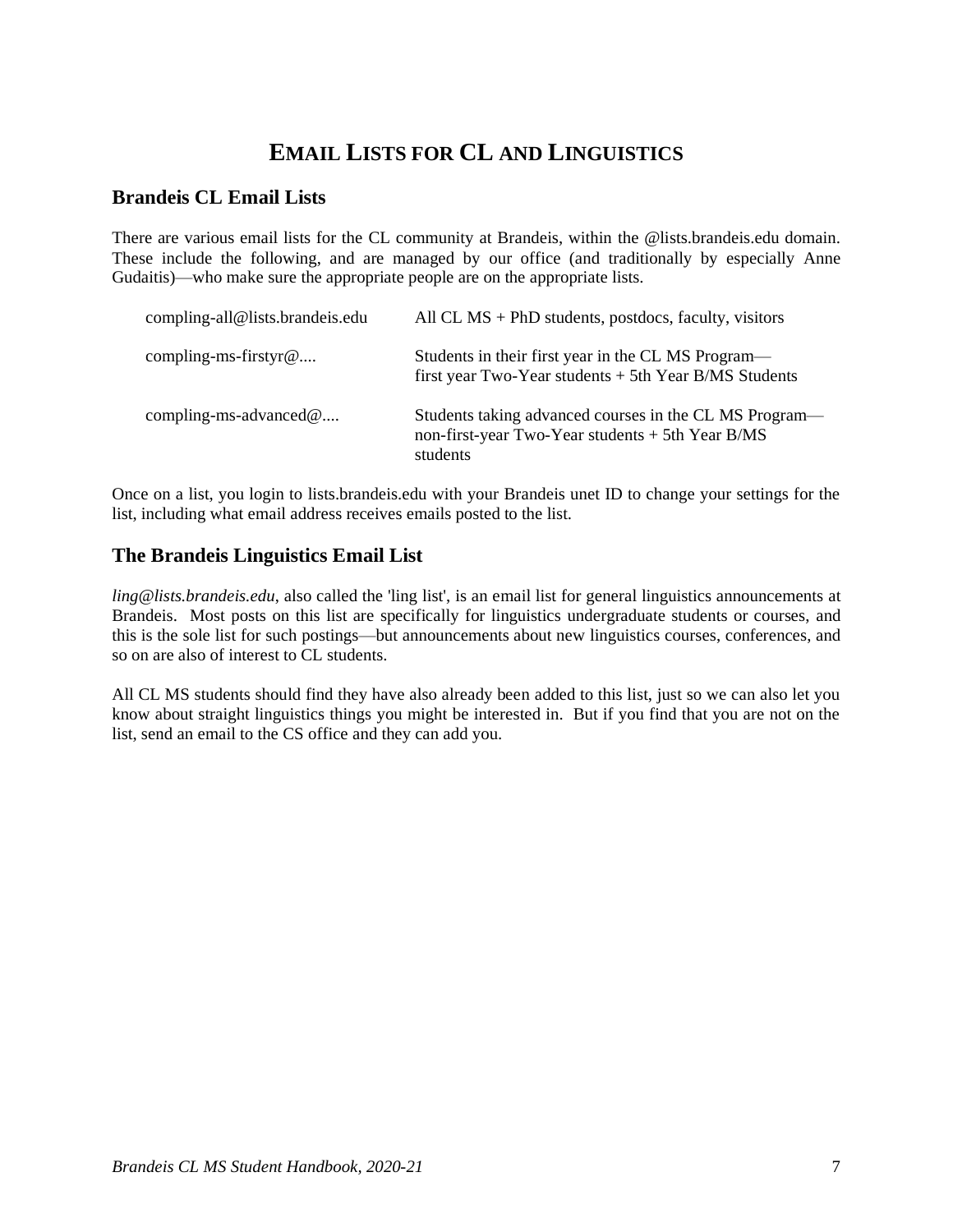## **THE LOGISTICS OF CL MS COURSE REGISTRATION**

Brandeis holds two registration periods for each semester. The first 'pre-registration' period typically runs for roughly one week during the second half of the preceding term: pre-registration for Fall is typically in April of the preceding Spring term, and pre-registration for Spring is typically in November of the preceding Fall term. The second is the regular registration period. This used to begin a week or so before the first day of classes for a given term, but recently it's begun to open much earlier—so that e.g. regular registration for Fall this year opened up in July; this period generally ends after the term's first couple of weeks of classes. Exact dates can always be found on the Academic Calendar for that semester.

As a graduate student, you should not have any trouble getting in to any course that you need for your degree.1 LING elective courses do not limit enrollment, and you will not have trouble getting in to them. COSI elective courses that are listed in SAGE and the online Schedule of Classes as already having reached their enrollment limit, and thus full can sometimes still accommodate graduate students, and so we recommend emailing the professor in such cases, to see if they can let you in by consent code. This is important to note, since it is likely different from your undergraduate experiences.

As described in the Course Selection section of this handbook, the course schedule for each student is tailored to the student's individual needs (in terms of computer science and/or linguistics background needed) and academic interests. In order to achieve this, we hold group and individual advising meetings with all new CL MS students before the first day of classes of the semester, and via office hours and appointments for returning students. For new students in the Program, these meetings follow the CL MS new student orientation meeting, where general course and advising information and guidelines are provided.

Students in their first semester in the Program should register in Sage for their initial best sense of their course schedule once orientation and their individual advising meeting has finished. Continuing students in all subsequent terms should register in Sage for their initial best sense of their course schedule during the previous semester's pre-registration period, which is important for our Program and the University to make preliminary estimates of course enrollment numbers. Both new and continuing students should then make any final changes (including adding or dropping courses previously registered for, as needed) before the last day of the semester's regular registration period.

You can come to any courses you like on the first day of classes, regardless of whether or not you have formally added the courses in Sage. 'Shopping' for classes in this way is common and encouraged, and is helpful if you have any courses that you are not yet positive you want to take. It is optimal when possible to attend from the first day any course that you think you might end enrolling in, even if you're not sure so that you don't miss any material or information you'll need for it later.

#### *Important note #1:*

 After the regular registration period for a semester ends (usually around the second week of September in Fall terms, and the 3rd or 4th week of January in Spring terms), it is NO LONGER possible to add a course. Thus, by the close of the regular registration period, you should be sure to

1 Note though that courses taken outside of Computer Science or Linguistics—especially courses whose primary audience is undergraduate students—often do fill up during the pre-registration period held during the preceding term. This is especially true for language courses, especially at the introductory level (e.g. French 10 or Japanese 30). For these, it will be important to register for the course as early as possible during the term's pre-registration period, since the courses may well already be full by the end of the pre-registration period.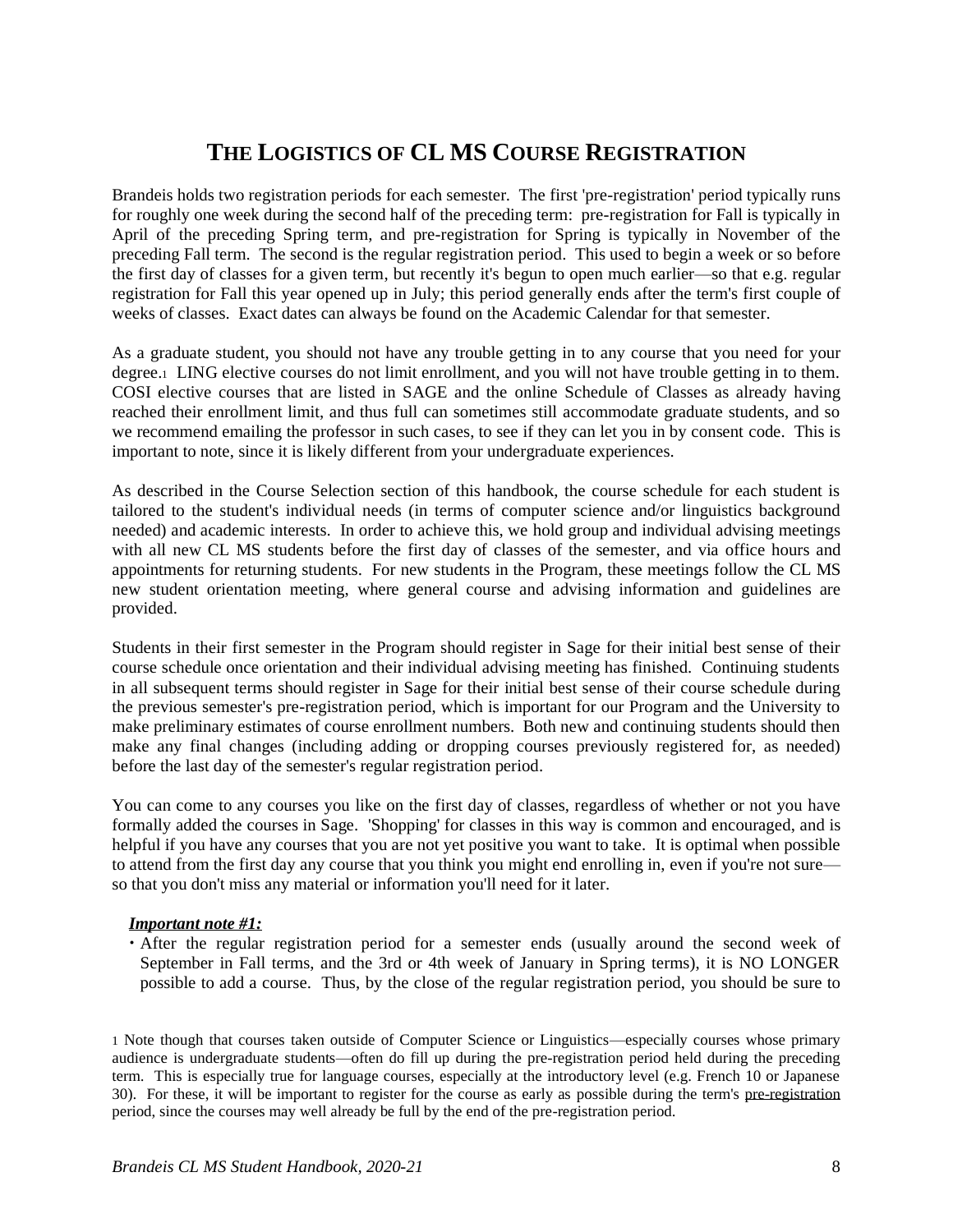have added in Sage all courses that you think there is a chance you will complete. You can *drop* them later, if need be, but it you cannot *add* them later.

 The deadline for graduate students to DROP courses in Sage extends much later into the term typically coming in mid-November of Fall terms, and early April of Spring terms. Thus, any courses that you added in Sage during the registration period can be dropped (with the consent of CL advising faculty) up to this time.

#### *Important note #2:*

 The add and drop deadlines for graduate students are adhered to very strictly by the Registrar's Office. They may not allow any exceptions (even if asked by CL faculty!), and it is thus very important for you to keep aware of these dates each semester. In particular: be sure that you can complete and do well in all courses remaining in your schedule on Sage beyond the last day for graduate students to drop courses. It may not be possible to drop them later, if troubles arise.

#### **Courses Requiring Special Permission**

The Registrar's Office requires that special permissions of various sorts be obtained for certain courses.

#### *Courses requiring a form to be filed for enrollment in them*

It has often been the case that certain courses cannot be added in Sage, but are instead added to your course schedule by handing in a form in person at the Registrar's Office. This has been less common in recent years, but sometimes still happens. Any course for which this is the case will appear in your Sage course schedule for the term once the Registrar's Office has processed the form you hand in. Courses added this way have the same deadlines for adding and dropping courses as regular courses added by using Sage directly. These forms should be printed from the Registrar's Office website's 'Forms' page under the 'Graduate Registration' section of [http://www.brandeis.edu/registrar/forms.](http://www.brandeis.edu/registrar/forms)

- *Extremely Important Policy on Dropping Non-Elective Courses:* To ensure that student stays on track with degree requirements and progress toward graduation, it is a **strict** CL MS Program policy that nonelective courses—i.e. all Group (A) Background, Group (B) Core, and Group (D) Exit Requirement courses—require the permission and signature of CL MS advising faculty (namely Lotus or Sophia) to be dropped, using an Add/Drop form. Policies on this vary across Brandeis graduate programs, but this is a strict policy of the CL MS Program. Even if your course's professor is unaware of our policy, it is your responsibility to follow the policy, and thus to drop such courses only using an Add/Drop form.
- Courses below 100-level have sometimes required that a 'Petition to Receive Graduate Credit' form be handed in by the student to the Registrar's Office. (Note that this includes the COSI courses taken by CL MS students for CS background, including e.g. COSI 10a, 12b, and 21a.) If this is the case this year, the form would require the signature of the course's instructor, as well as from the CL MS Chair or advising faculty (i.e. James, Lotus, or Sophia).
- Independent Instruction Courses like independent studies and the Thesis, Internship, and Capstone Project Exit Requirement courses (see the 'Exit Requirement' section below for more on these) have in previous years required that an Add/Drop form be handed in in person by you as the student to the Registrar's Office. This has varied recently, but, if it should arise, it is helpful to know that the Add/Drop form too requires signatures from the course's instructor, and from the CL MS Chair or advising faculty (i.e. Lotus or Sophia).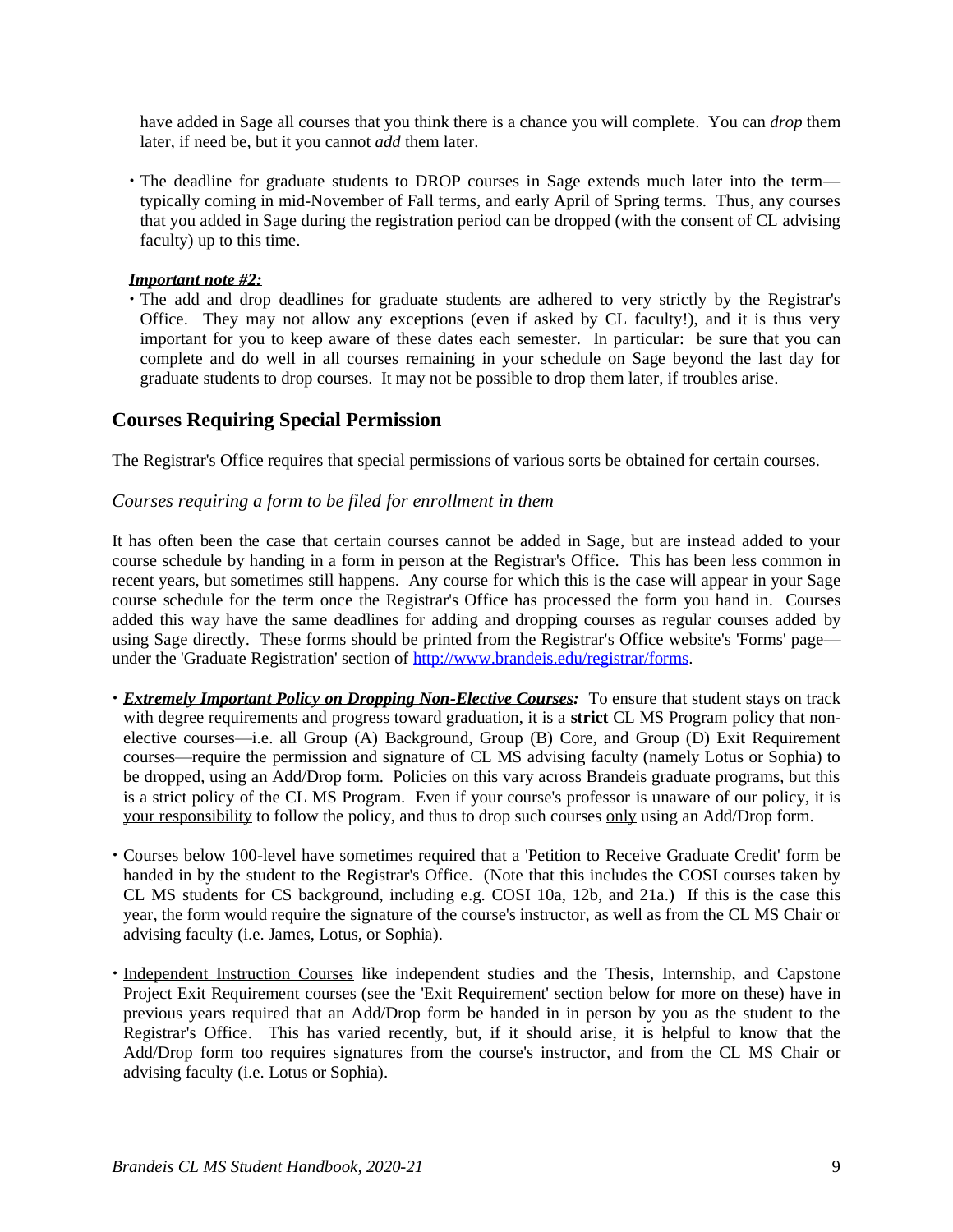#### *Courses requiring a Consent Code for enrollment in them*

Consent codes for courses are obtained from the course's instructor (and *not* from CL faculty/staff like James, Lotus, Sophia, or any CS Office staff, who have no access to these codes).

Most courses do not require a Consent Code to enroll in them. However, for certain courses, Sage will prompt you for a Consent Code. When this occurs, you should ask or email the course's instructor for a code (each code is unique, and only used once). You will then enter the Code in Sage, which will usually then allow you to make the desired change (e.g. adding the course), without filing any physical forms.

- Some courses (especially advanced CL and COSI courses, which may require several prerequisite courses) require a Consent Code of each student in order to add the course. This is so that the instructor can verify that every student who enrolls has the background needed to take the course.
- Adding courses beyond certain dates can sometimes be done by the student in Sage using an instructor Consent Code, without having to file a physical Add/Drop form at the Registrar's Office.
- Courses whose enrollment limit has been reached or exceeded (as often occurs with foundational CS courses like COSI 10a, 12b, and 21a) can be added using an instructor Consent Code.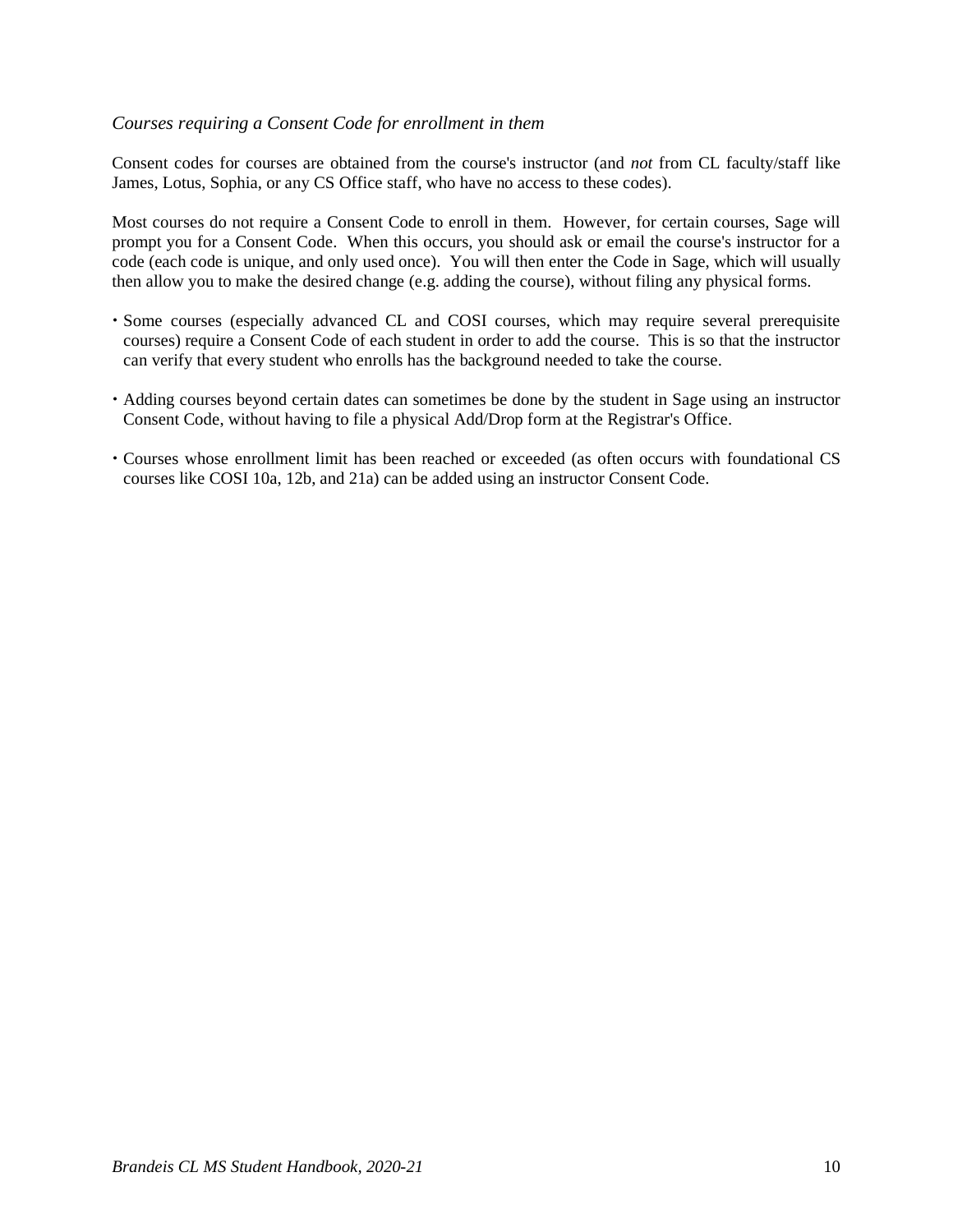## **DEGREE REQUIREMENTS AND STATUS IN THE PROGRAM**

The Department of Computer Science offers different MS programs, each with its own admissions criteria and degree requirements. Although you may be in courses with other CS graduate (and undergraduate) students, the following are only for the CL MS degree, and not for the other CS MS programs.

### **CL MS Degree Requirements**

#### I. Course Requirements

The Two-Year CL MS degree requires 4 semesters of enrollment for full-time students, and full-time GSAS students must take a minimum of 3 courses per semester. Thus, a minimum of 12 courses are required for all Two-Year CL MS students, whether full-time or part-time.

Fifth Year B/MS<sup>2</sup> students must complete the same 12-course requirement to complete the CL MS, but will have taken some of these courses during their undergraduate studies. Since the MS year for B/MS students requires 2 semesters of enrollment for full-time students, this means that a minimum of 6 courses must be taken during this fifth MS year.

There are 4 basic types of course (referred to below as Groups (A), (B), (C), and (D)) that will make up the 12 minimum courses taken by each CL MS student.

#### **(A) Up to 6 Student-Specific Computer Science, Math, and Linguistics Background Courses**

These are required of students who have not had an equivalent course prior to entering. Whether or not a given student must take each will be determined during the post-orientation group and individual advising meetings that precede the first day of classes for the first semester. Students entering with prior in-depth study of both computer science and generative/formal linguistics may not need any of these; at the other extreme, students entering with minimal prior study of computer science and math and no prior study of formal linguistics will often need to take all 6.<sup>3</sup>

LING 120b–Syntactic Theory (offered every Fall) LING 130a–Formal Semantics (offered every Spring) LING 160b–Mathematical Methods for Computational Linguistics (offered every Fall) COSI 10a–Introduction to Problem Solving in Python (offered every Fall & Spring) COSI 12b–Advanced Programming Techniques (offered every Fall & Spring) COSI 21a–Data Structures and the Fundamentals of Computing (offered every Fall & Spring)

COSI 10a, the most introductory CS foundation course, has a target undergraduate audience lacking any prior programming experience; the course does not count for the undergraduate major or minor in CS. First year CL MS students who have completed minimal prior CS coursework should take the COSI 10a/12b placement exam prior to the start of Fall classes. Whether or not the course will be required for each such student will be determined by the exam's results, the details of the student's prior programming work, and the judgement of the CL advising faculty.

<sup>2</sup> 'B/MS' is used throughout this Handbook to encompass both BA/MS and BS/MS students: i.e. students who completed a Brandeis undergraduate BA or BS, and are now in the 5th Year MS Program.

<sup>3</sup> Most courses taken in our Program are offered in just one but not both of the Fall and Spring terms. Courses for which this is true show the term in which they are offered in parentheses.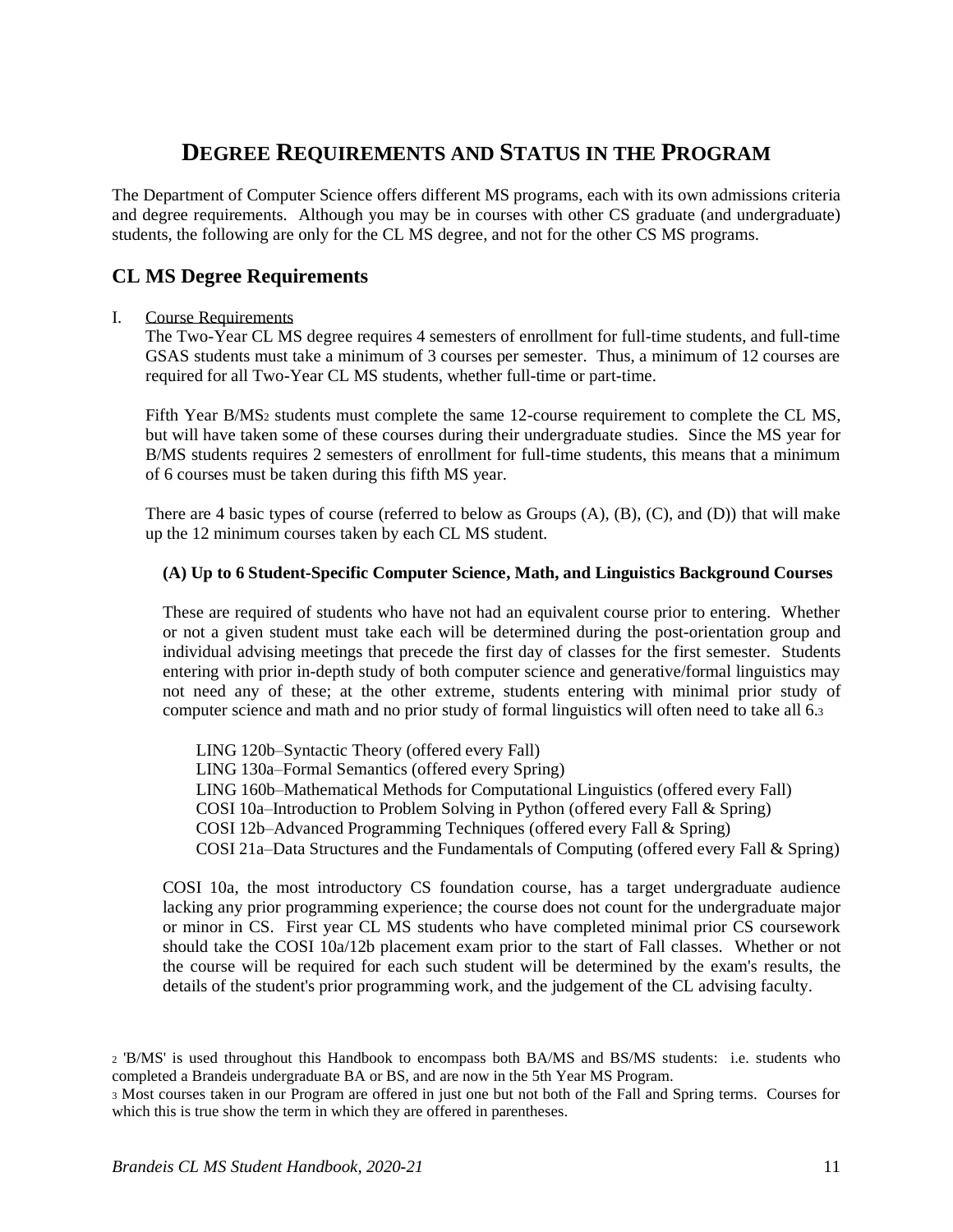Students for whom the course is not required might also opt to take it for programming foundations reinforcement, and/or to receive a systematic introduction to the Python language.

#### **(B) 5 CL Core Courses – Required for all students**<sup>4</sup>

LING 114a–Fundamentals of Natural Language Processing I (first year Fall core course) COSI 114b–Fundamentals of Natural Language Processing II (first year Spring core course) COSI 134a–Statistical Approaches to NLP (second year Fall core course) COSI 137b–Information Extraction (second year Spring core course) COSI 140b–Natural Language Annotation for Machine Learning (taken in first year, Spring)

#### **(C) 1 semester of any one of the three courses that satisfies the Exit Requirement – Required for all students**

Required to satisfy the Program's Exit Requirement, and described in detail below, each student must complete at least one semester of one of these courses.

COSI 293b–Computational Linguistics Research Internship (offered every semester) COSI 295a–Computational Linguistics Capstone Project (offered every semester) COSI 299a–Computational Linguistics Master's Thesis (offered every semester)

Students may also opt to complete more than one such courses—e.g. doing both Thesis and an Internship—and/or to complete any such courses over two semesters rather than one.

#### **(D) Up to 6 Required Elective Courses**

The 5 CL Core Courses in (B) and 1 semester of an Exit Requirement Course in (C) serve as 6 of the 12 minimum courses required. This leaves 6 course slots remaining.

- If required to take all 6 of the Student-Specific Group (A) Background Courses, students will automatically reach the 12 course minimum just in fulfilling their requirements for Groups (A), (B), and (C). For these students, no additional Elective Courses are *required*. These students can still opt to take additional Electives, bringing their total courses above the 12 minimum.
- If required to take 5 or fewer Group (A) Student-Specific courses, students will complete their requirements from Groups (A), (B), and (C) *without* reaching the 12 course minimum. For such students, one or more Elective Courses are additionally required, so that the student reaches 12 total courses from across Groups (A) through (D). Thus, for instance, if 5 Group (A) Background Courses are required, then the student has a requirement of just 1 Elective Course; if 2 Group (A) Background Courses are required, then 4 Electives are needed; and so on.

Elective Courses that count toward the degree can be any CL course, or—when a good match for student interests and goals, and with approval by the CL advising faculty—can be a well-chosen course from the straight linguistics, computer science, or mathematics curriculum. Occasionally, and again with approval from the CL advising faculty to ensure that the course is suitable, courses from other disciplines might be allowed as well.

4 A few changes are taking this year, noted here for readers who may have seen this handbook from a prior year. As of Fall 2020, the course COSI 114a–Fundamentals of NLP I has replaced the prior course LING 131a–Introduction to NLP with Python (now discontinued) as the program's first year Fall core course. Additionally, COSI 138a-CL 2nd Year Seminar used to be required, but has been changed to an elective.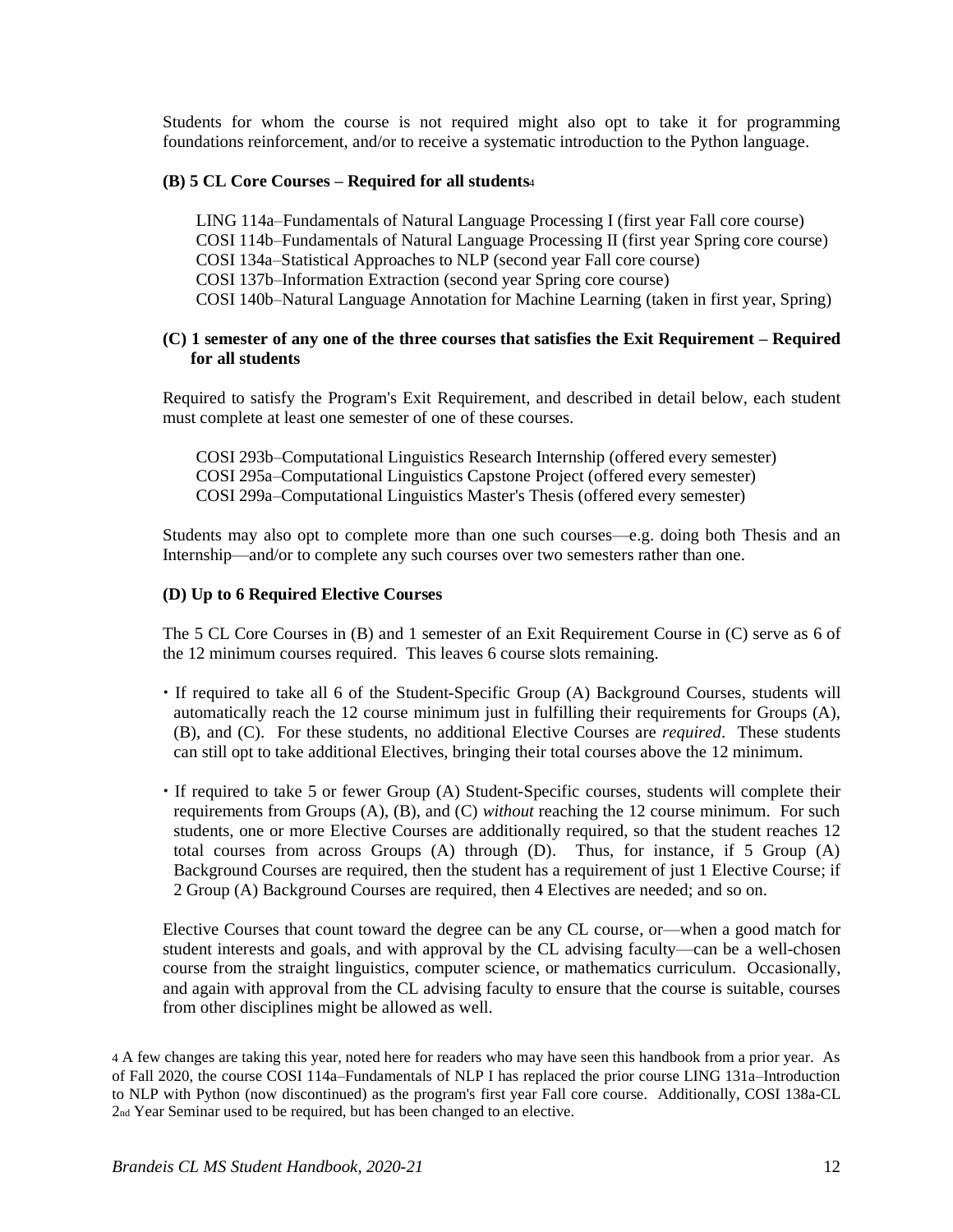#### II. Residency Requirement

For full-time students, 4 semesters of enrollment are required for the Two-Year CL MS, and 2 semesters for the Fifth Year CL MS. After the required number of terms of residency are completed, full-time students who need to enroll for one or more additional semesters (e.g. to complete remaining course requirements or the Exit Requirement) have an 'Extended Master's' enrollment status. This means that they are still allowed to enroll in courses just as an ordinary full-time student would, but pay substantially less in tuition fee amounts.

There is no residency requirement for part-time students. Instead, part-time students must complete the 12 courses minimum (along with all courses required for the degree) that corresponds to full-time students' minimum of 4 semesters of residency at 3 minimum courses per term.

#### III. The CL MS Exit Requirement

In order to complete the CL MS degree, students are required to complete at least one of the following, for at least one semester, by enrolling in the appropriate course(s) listed above: a Master's Thesis in CL, a CL Internship at a company, or a CL Capstone Project. As mentioned above, each course taken for the three varieties of Exit Requirement counts as a regular course toward full-time enrollment (thus carrying the full 4 credits that ordinary courses have), and toward the minimum 12 courses needed to complete the degree.

The Exit Requirement is standardly done in the final semester in the Program. With the permission of CL advising faculty, students can opt for an Exit Requirement Thesis, Internship, or Capstone Project to span two semesters rather than one, and/or to complete more than one of these. For more information on both of these, please see the 'Exit Requirement' section of this Handbook.

#### **Academic Progress and Status in the Program**

Status in the Program is assessed as follows:

Good Standing: Courses have been taken as expected, no grade earned was below passing (i.e. below a B-, which is the lowest passing grade for all Brandeis GSAS students), and there is no more than 1 outstanding Incomplete or B- grade

Delayed: Some courses were not taken as expected, and/or there is more than one outstanding Incomplete, but the student is otherwise in Good Standing

Cause for Concern: There is more than one B- grade in especially required courses, but no grades are below a B-

Probation: There is one or more failing grade (=grade below a B-) over the course of the degree.

More than one failing grade over the course of the degree risks the student being withdrawn from the Program.

At the end of each semester, students will be notified if their status is *other than* in Good Standing, and if so the reason for this status being assessed. Students whose coursework has been completed on schedule and with satisfactory grades, per the above criteria—so that they are in Good Standing—will not be notified.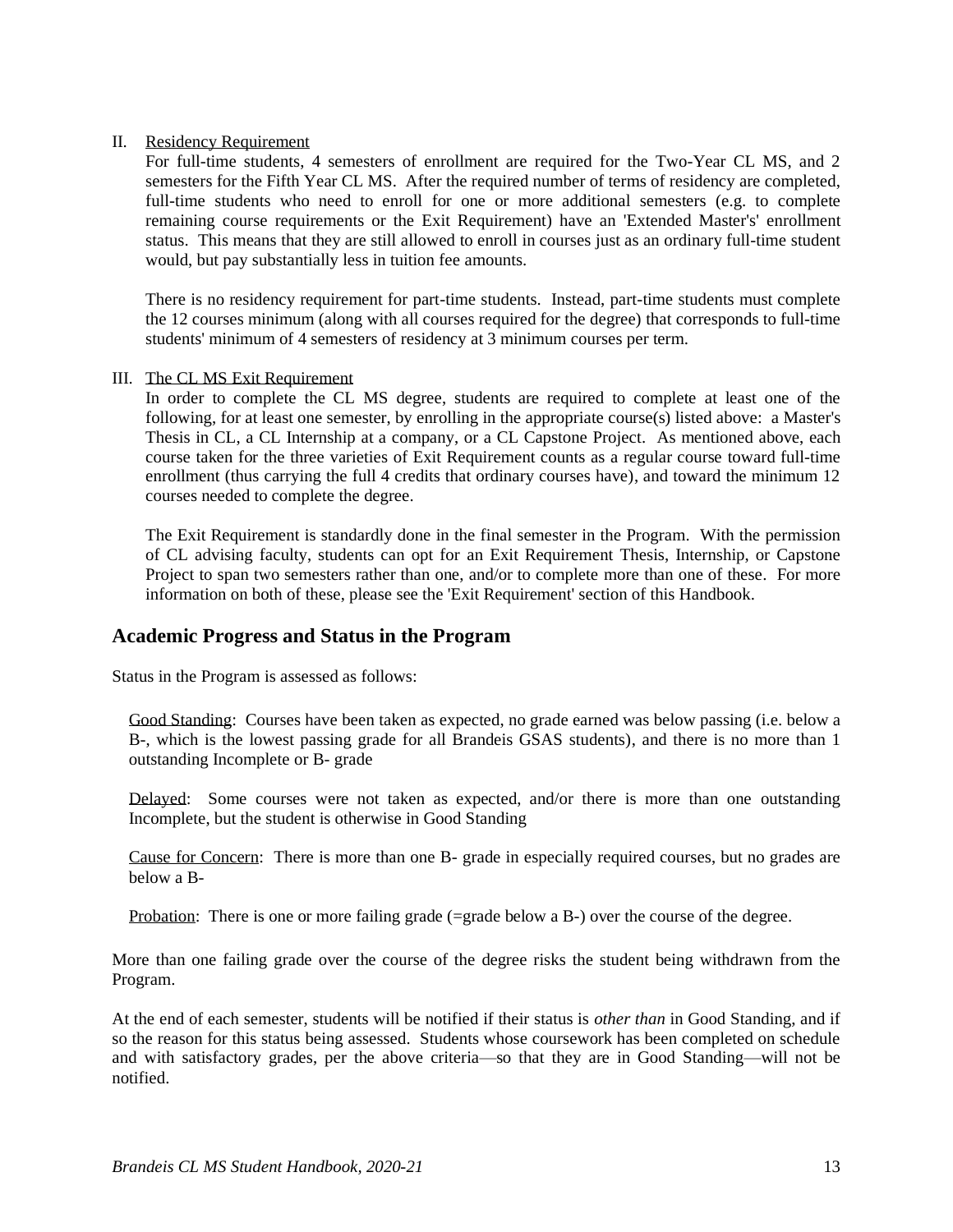## **COURSE SELECTION INFORMATION**

#### **Number of Courses Taken per Term**

Full-time Two-Year students typically take roughly 4 courses per term in the first year, and roughly 3 courses per term in the second year. Fifth Year B/MS students are treated on a par with second year Two-Year students, and thus also take roughly 3 courses per term.

The minimum number of courses per term that a graduate student can take to retain their status as a fulltime student is 3. While there is no maximum number per term for full-time graduate students, it is typically not possible for graduate students to take and do well in more than 5 courses in a single semester. Depending on the nature of the courses involved and also on the individual student, 4 or even 3 can sometimes be the limit of what can be comfortably tolerated and/or fully absorbed.

As elaborated further in the 'Guidelines and Process for Determining Each Semester's Course Schedule' below, the most important goal is to take enough courses to be challenged and learning as much as possible, while also making sure that the work is not so demanding that the student cannot maximally absorb and benefit from the courses they're in. It is important to keep this balance in focus as the central aim while shopping for classes, as the term proceeds, and at the deadline for graduate students to drop classes for the semester.

Since each course taken to satisfy the CL MS Exit Requirement counts as one course toward full-time enrollment, a student completing just a CL Internship (or just a CL MS Thesis or Capstone Project) for the Exit Requirement during the final semester would only need to take 2 additional regular courses that term. A student choosing two Exit Requirement options—e.g. completing both a CL Internship and Thesis—during the final term could have a schedule that term of just those 2 Exit Requirement courses plus 1 regular course.

Part-time students in the CL MS Program have the same degree requirements as full-time students, both in terms of the number and identity of courses taken overall. But part-time students take only 1 or 2 courses per term, and thus complete the degree over a longer period of time. The overall length of time to complete the degree part-time depends on how many courses the student takes each term, and whether or not the student opts to complete any courses during summer terms.

#### **Sample Course Schedules**

Though each student will work out their individual schedule with the CL advising faculty, the following templates can be useful to view for the two extremes in type of CL MS student: those who enter the Program without prior study of computer science (or math) beyond a small amount of programming experience, but with at least some study of linguistics—and those who come in lacking linguistics background, but with prior study of computer science.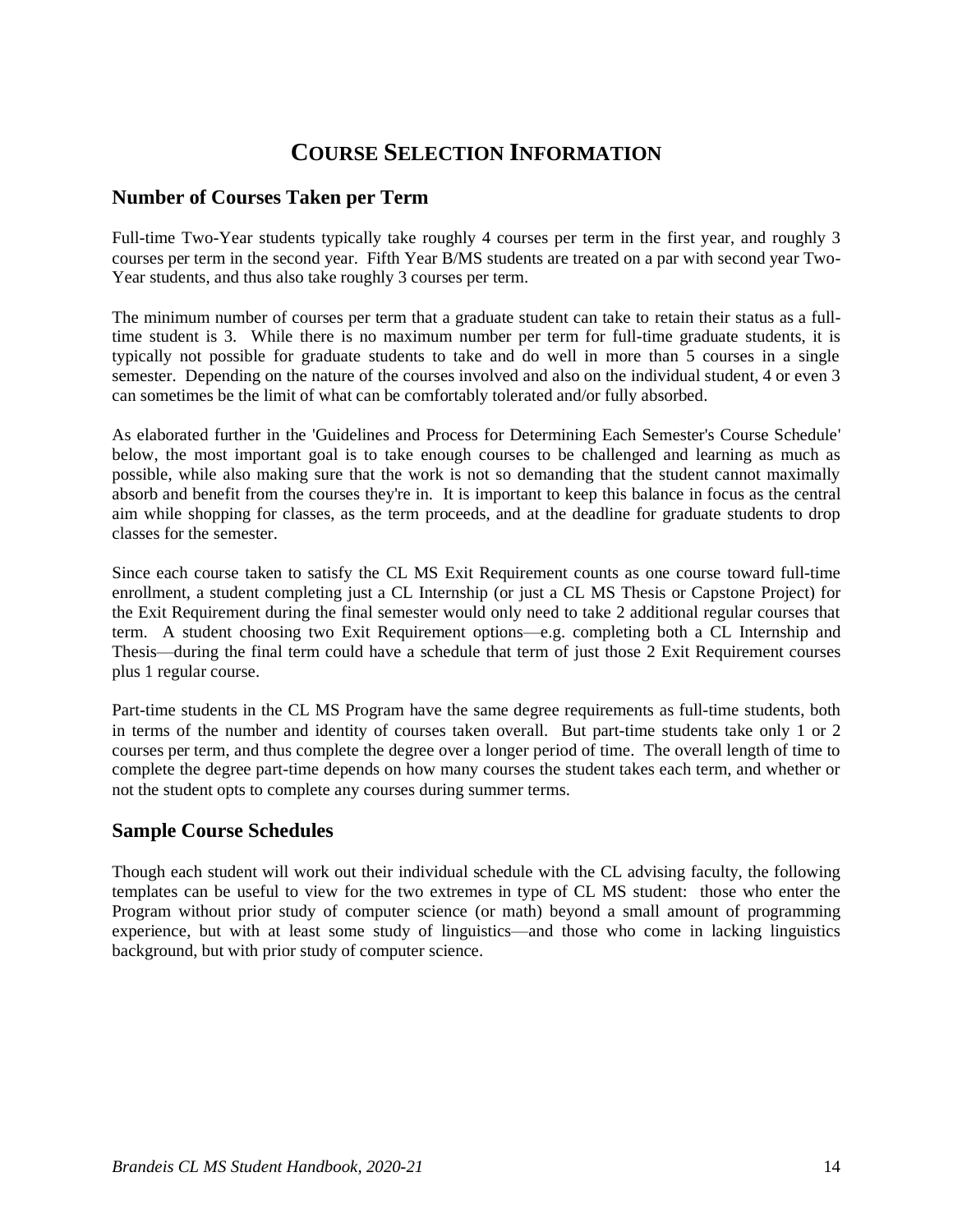*Note: Group (B) Core Courses obligatory for all students appear in bold.*

|                 | <b>Fall Semester</b>                            | <b>Spring Semester</b>                  |
|-----------------|-------------------------------------------------|-----------------------------------------|
|                 | • COSI 114a Fundamentals of NLP I               | (COSI 12 Adv. Programming Techniques)   |
| 1st $Yr/$       | • LING 160 Math Methods for CL                  | COSI 21 Data Structures                 |
| <b>Under-</b>   | (COSI 10 Problem Solving with Python)           | • COSI 114b Fundamentals of NLP II      |
|                 | • COSI 12 Advanced Programming Techniques       | COSI 140 Natural Lang Annotation for ML |
| grad            | (• LING and/or COSI background course,          | (• LING and/or COSI background course,  |
|                 | or CL Intermediate-Level Elective(s))           | or CL Intermediate-Level Elective(s))   |
| 2 <sub>nd</sub> | ( $\cdot$ COSI 21 Data Structures, if not taken | COSI 137 Information Extraction         |
| Year /          | during 1st year)                                | • CL MS Exit Requirement Course         |
| 5th             | · COSI 134 Statistical Approaches to NLP        | ( $\cdot$ COSI 138 CL 2nd Year Seminar) |
| Year            | $\cdot$ CL, COSI, or LING Elective(s)           | (CL, COSI, or LING elective)            |

**Sample Course Schedule — Students with Linguistics but not CS background**

|                                          | <b>Fall Semester</b>                                                                                          | <b>Spring Semester</b>                                                                                                                                                                 |
|------------------------------------------|---------------------------------------------------------------------------------------------------------------|----------------------------------------------------------------------------------------------------------------------------------------------------------------------------------------|
| 1st $Yr/$<br><b>Under-</b><br>grad       | • LING 120 Syntactic Theory<br>· COSI 114a Fundamentals of NLP I<br>$\cdot$ 1-2 CL, COSI, or LING Elective(s) | • LING 130 Formal Semantics<br>COSI 114b Fundamentals of NLP II<br>COSI 140 Natural Lang Annotation for ML<br>CL, COSI, or LING elective                                               |
| 2 <sub>nd</sub><br>Year /<br>5th<br>Year | COSI 134 Statistical Approaches to NLP<br>• at least 2 CL, COSI, and/or LING Electives                        | • COSI 136 Automated Speech Recognition<br>COSI 137 Information Extraction<br><b>• CL MS Exit Requirement Course</b><br>(COSI 138 CL 2nd Year Seminar)<br>(CL, COSI, or LING elective) |

Elective courses include the following, grouped by domain and level of study.

CL intermediate-level electives include:

*(appropriate for both 1st & 2nd year students)* 

COSI 112a Modal, Temporal, and Spatial Logic for Language (likely next in Fall 2021; usually offered every other year)

COSI 132a Information Retrieval (offered every Spring)

COSI 135b Computational Semantics (likely next in Fall 2022; usually offered every other year)

LING 190 Topics in Linguistics: The Lexicon (Fall 2020)

CL advanced-level electives include:

*(appropriate for all 2nd year students, & only those 1st years with significant programming background)* COSI 136a Automated Speech Recognition (next offering probably in 2021-22)

COSI 138a Computational Linguistics Second Year Seminar (Offered every Spring)

COSI 139a Machine Translation (next offering possibly in 2021-22)

COSI 216a Topics in Natural Language Processing (Topics rotate; next offering likely in 2021-22)

- COSI 217b Natural Language Processing Systems (Topics rotate; next offered in Spring 2021 by Nianwen Xue, with the topic of either semantic parsing or machine translation)
- COSI 233a Discourse and Dialog (Fall 2020; likely next offered in 2022-23)
- LING 195a Introduction to Research in Linguistics & Computational Linguistics (offered every Fall; first years without significant NLP background can take the course only if they have a linguistics background and want to do a straight linguistics topic)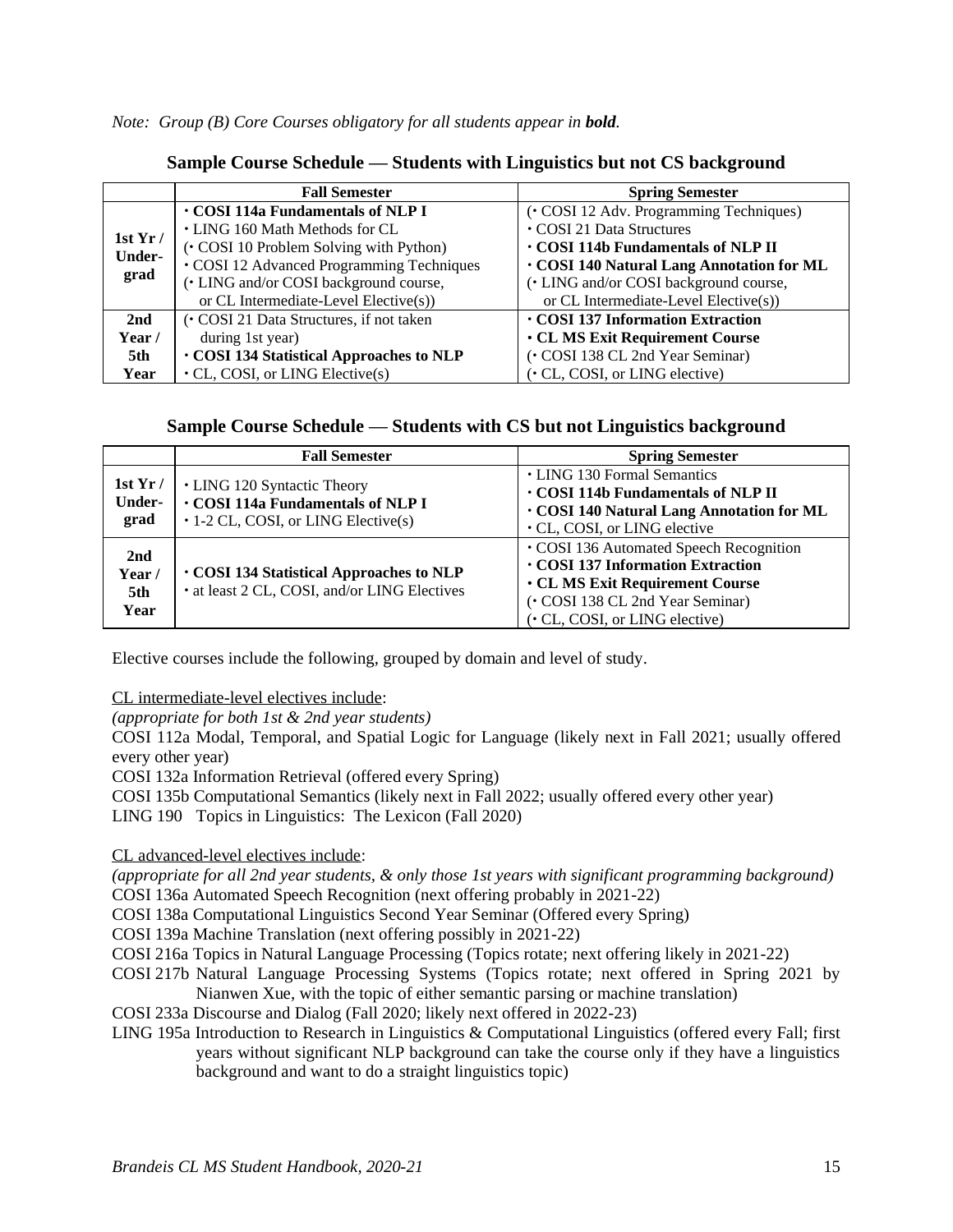Additional LING foundational and relevant elective courses include:

LING 105a Phonetics (Fall 2020; offered every other year)

LING 110a Phonological Theory (offered every Spring)

- LING 115a Morphology (Spring 2021; offered every other year)
- LING 121b Syntax II (likely next in Spring 2022; offered every other year)
- LING 125b Linguistic Typology (offered every Spring)
- LING 140a Architecture of Conversation: Discourse and Pragmatics (likely next in Fall 2021; usually offered every other year)
- LING 150a Historical Linguistics and Language Change (Fall 2021; usually offered every other year)
- LING 190b Topics in Linguistics: Phonology II (likely next in Fall 2021; usually offered every other year)

Additional COSI foundational courses include:

- COSI 29a Discrete Structures (offered every Fall)
- COSI 121b Structure and Interpretation of Computer Programs (offered every Spring)
- COSI 130a Introduction to the Theory of Computation (offered every Spring)

COSI 131a Operating Systems (offered every Fall, and recently in Spring & Summer as well)

#### COSI electives especially relevant for CL include:

- COSI 101a Fundamentals of Artificial Intelligence (likely in Spring or Fall 2021)
- COSI 111a Topics in Computational Cognitive Science (next offering possibly in 2021-22)
- COSI 113b Artificial Life (next offering possibly in 2021-22)
- COSI 118a Computer-Supported Cooperation (Fall 2020; probably next offered in 2022-23)

COSI 119a Autonomous Robotics (Fall 2020 and generally each Fall)

COSI 123a Statistical Machine Learning (next offering probably in 2020-21)

COSI 126a Introduction to Data Mining (next offering probably in 2020-21)

COSI 125a Human-Computer Interaction (Fall 2019)

COSI 127b Database Management Systems (Spring 2020 and generally every Spring)

COSI 129a Introduction to Big Data Analysis (next offering probably in 2020-21)

COSI 165a Software Entrepreneurship (next offering probably in 2020-21)

COSI 166b Capstone Project for Software Engineering (Fall 2019)

*Notes:*

- Aside from COSI 132a–Information Retrieval (which is generally offered every Spring), CL elective courses tend to rotate each term and year, so that distinct courses are offered in each of the four terms that a full-time student would be enrolled. This is designed to allow students a variety of elective options over the course of their time in the Program.
- The additional courses COSI 216a–Topics in Natural Language Processing and COSI 217b–Natural Language Processing Systems are rotating-topic courses, and vary between intermediate-level and advanced-level material. These courses are often used to pilot new course topics before submitting them to be approved as regular courses. COSI 216a generally involves more theoretical/modeling-based topics, while 217b typically involves more applied topics. (Within linguistics offerings, LING 190– Topics in Linguistics is also generally used to pilot new course topics, some of which are relevant to CL students.)
- Students are welcome (and in fact encouraged) to undertake internships, with or without academic credit for the internship, prior to the point at which they are academically ready to satisfy the Exit Requirement. This typically begins during the summer following the first year, and sometimes continues into the second year. For non-international students, such internships are typically done without getting academic credit. International students, in contrast, must get course credit in order to be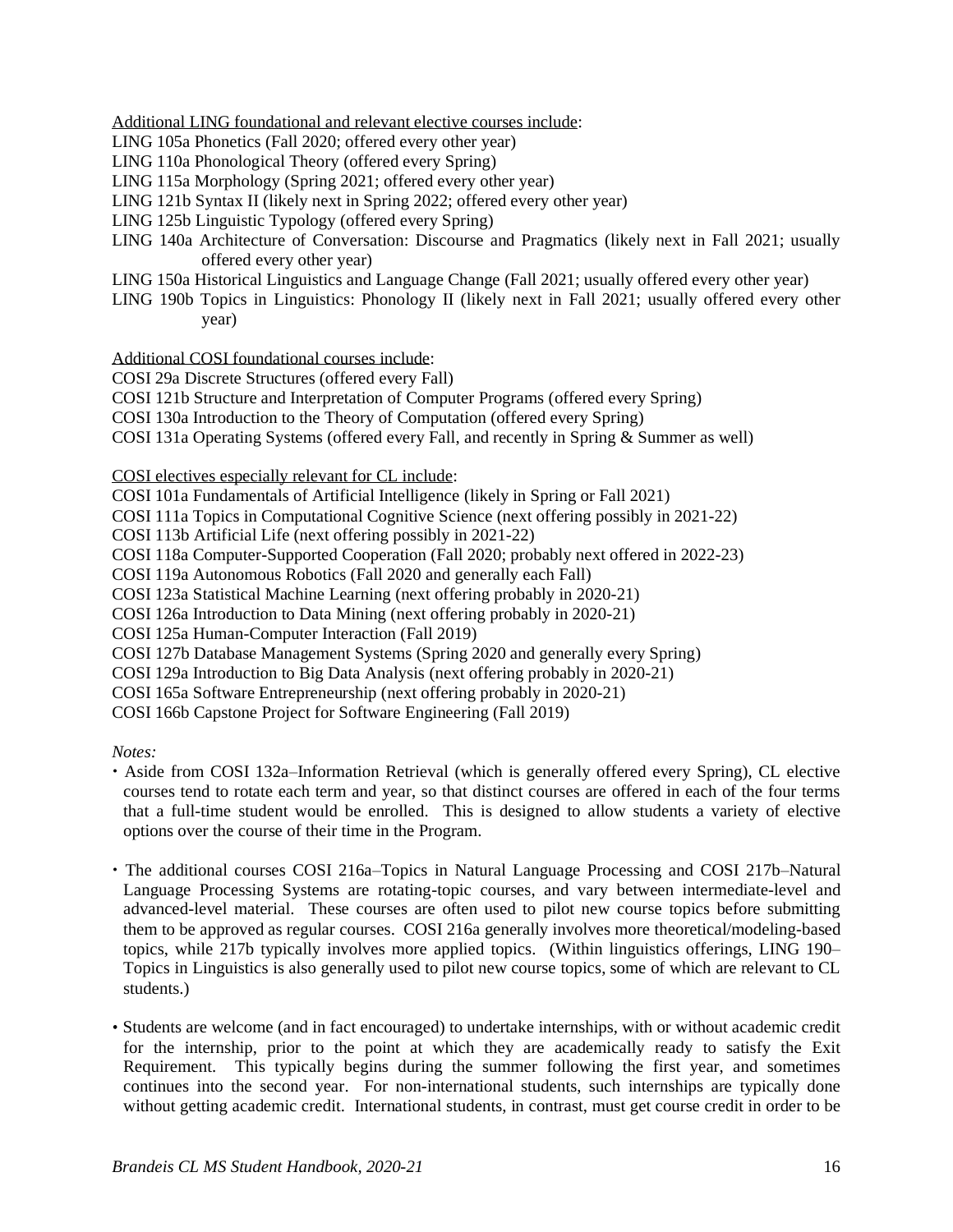involved in such an internship, and in these cases should enroll in the course COSI 293g–Master's Research Internship, which counts for one-fourth of a full course (i.e. for 1 total credit).

Such cases do *not* count as satisfying the Exit Requirement for the CL MS degree, as there is a distinct course taken (namely COSI 293b–Computational Linguistics Research Internship) for the Exit Requirement. Please see the 'Exit Requirement' section below for more information.<sup>5</sup>

#### **Guidelines and Process for Determining Each Semester's Course Schedule**

As mentioned above, the aim in selecting courses, for every semester in the Program, is for the student to be enrolled in enough content that they are feeling pushed and challenged, but not so much that they cannot fully benefit from and absorb the material.

 Therefore, it is often ideal to begin the semester enrolled in at least one course that need not be completed, and could be dropped later on with the student remaining in Good Standing. In some semesters—and especially for Two-Year students in the first term of the Program, and in their first year in general—this may even be two courses.

The reasoning for this includes the fact that, each semester, the drop deadline for graduate students is extremely late (e.g. not until November 13 for the Fall 2019 term), and, further, that there is no indication of having begun but subsequently withdrawn from a course for graduate students (so that there is no equivalent of a W on the transcript, as occurs for undergraduate students).

In contrast, it is not possible to add a course once the semester is underway, if a student has not already been attending and doing work for it. Thus, it is possible to drop a course during the semester, if it or the overall course load has become too challenging—but not possible to add an additional course, if it has become clear that the course load is not challenging enough. And, particularly for a graduate student, it is extremely important not to fail

It is for this reason that 'shopping' courses at the start of the semester is encouraged. In this way, students will generally begin the semester with a list of courses to attend from the first day, with it clear which will definitely be taken (e.g. because they are required for all CL MS students, or for the particular student) and which are just being considered.

This is even more the case for Two-Year, Full-Time students in their first semester of the Program, since, for them, it is often also still being worked out which Student-Specific Background Courses the student needs to take. Taking more or fewer Student-Specific Courses in a term will affect the number of electives also taken that term.

For new students in the Program, then, a major purpose of the group advising sessions held in the afternoon right after orientation, as well as of the individual advising meetings that occur after Orientation and before the first day of classes, is for the student to emerge from all of these with a list of courses to attend from the first day—with it clear which will definitely be taken, which are just being shopped, and

<sup>5</sup> Very importantly, as mentioned above and below, international students who enroll in an internship on or off campus may be required to obtain Curricular Practical Training (CPT) authorization from the International Students and Scholars Office (ISSO) BEFORE beginning the internship. International students interested in completing an internship, whether for their Exit Requirement or just for elective credit, must email isso@brandeis.edu to schedule an appointment (in-person or via phone) with their ISSO advisor to determine if such authorization is required. For more information regarding CPT, please visit: [http://www.brandeis.edu/isso/current/employment/cpt/.](http://www.brandeis.edu/isso/current/employment/cpt/)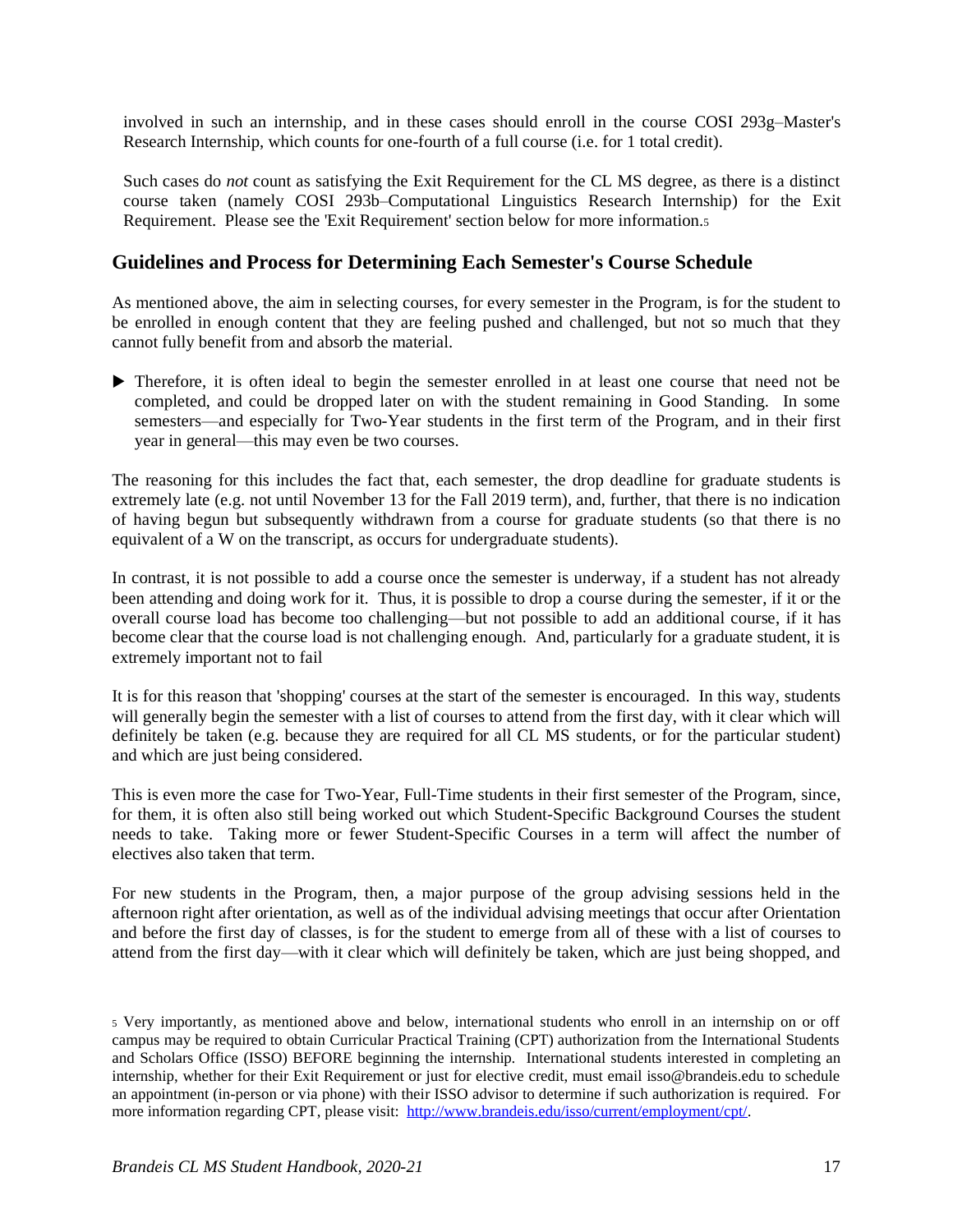so on. Part of this should involve a prioritizing of the course list, so that it is also clear what would be the first or second course to drop once the semester is underway, if things become too challenging.

After the first week or so of the semester, and after checking back in with CL advising faculty if needed, students will generally have settled on a final list of classes in which they will enroll, and for which they will (at least) begin the semester doing work. In the first semester in the Program, for both Two-Year and Fifth Year students, it is often not until this point that students finalize their official course schedule in their online SAGE account.

After the first semester in the Program, students will have registered for some initial list of courses during the pre-registration period for that term that occurred within the preceding semester. For these students, it is at this point that courses may be added to or dropped from that list of enrolled courses in SAGE. All SAGE changes that involve adding a course must be completed before the end of the regular registration period for the term (e.g., for Fall 2019, by September 11).

As each course proceeds, and especially as its introductory phases are completed and midterm work approaches, it often becomes clear that certain courses not absolutely required for the particular semester might ideally be dropped, to allow for the rest of the semester to proceed for the student in the best way possible. The typical reasons for a student deciding to drop a course at this point are either because they are in danger of getting a non-passing grade below a B-, or (more often) that what would be required to get a passing grade would take so much additional work that it would not allow the student to engage or learn as fully from their remaining courses, and especially their core and other required courses that term.

Students should keep this in mind, feeling free to consult with CL advising faculty as needed, and keeping aware of the absolute deadline that term for graduate students to drop courses (e.g. November 13, for semester courses in the Fall 2019 term).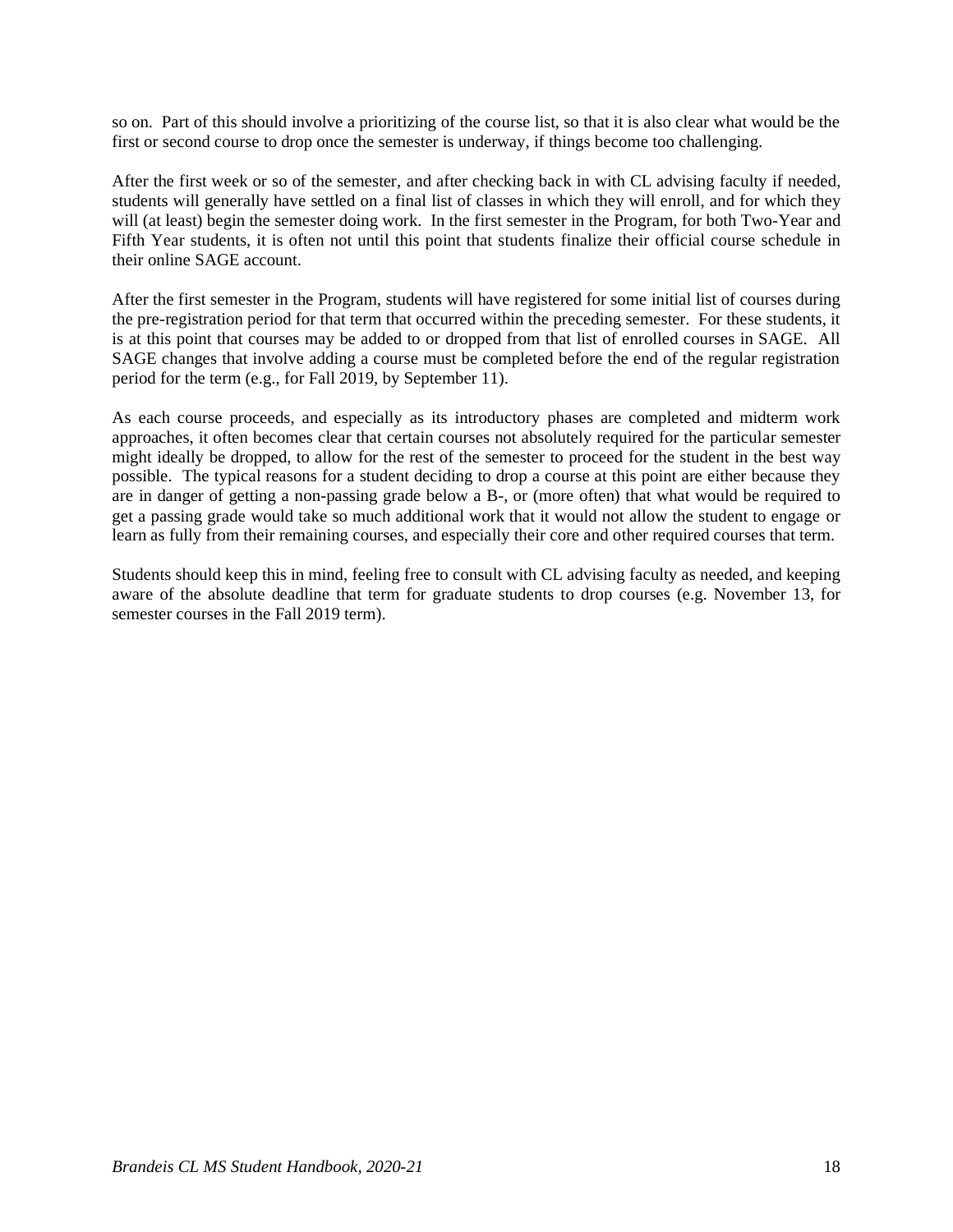# **THE EXIT REQUIREMENT: A THESIS, INTERNSHIP, OR CAPSTONE PROJECT**

#### *Important:*

As mentioned above, the '**[Key Degree Dates for Graduate Students](https://www.brandeis.edu/registrar/calendar/gradkeydates19-20.html)**' page on the Registrar's Office website is separate from the general [Brandeis Academic Calendar,](https://www.brandeis.edu/registrar/calendar/index.html) and includes specific graduation deadlines (including those for Master's theses) just for graduate students. Thus, you should find this page and keep its dates handy as your final year begins, and as it progresses. From the 'Academic Calendar' at the Registrar's Office main webpage, the dates can be accessed each year from the column on the right, under the link 'Additional Deadlines for Graduate Students 2019-2020' (with the year varying as appropriate).

As the final requirement towards graduation, students are required to complete at least one of a CL Thesis, Internship, or Capstone Project, lasting at least one semester. To allow students to use the knowledge and skills acquired throughout their studies, with the Exit Requirement serving as the culmination of study in the Program, it is standard for this requirement to be done in the final semester: this is normally in Spring of the second year for full-time Two-Year students, or Spring of the fifth year for B/MS students.

With the permission of the CL advising faculty, students can choose to complete more than one of the three Exit Requirement options, and/or for either or both to occur over two semesters, rather than one. This would still be done at the end of the degree, and thus generally in Fall and Spring of the second year (for Two-Year students) or fifth year (for B/MS students).

All three of the Exit Requirement courses to register for are 'independent instruction' courses, and so only show up when searching the COSI Schedule of Classes page for a particular term by checking the 'Include Independent Instructional Classes' box at the top of the page, and making sure that 'Graduate' or 'All' (and not 'Undergraduate') are selected from the menus at the top of the page. (See the note on this in the Schedule of Classes section above, under 'Important Brandeis Offices + Websites for CL MS Students'.)

#### **Completing a Computational Linguistics Internship**

Students opting to complete an Internship for their Exit Requirement must enroll in the course COSI 293b–Computational Linguistics Research Internship. This involves registering for an individual section taught by one of the CL faculty. You should choose the section taught by whichever faculty member helped facilitate things or put you in touch with the company at which you will do the internship, if there is one, or with Professor and Industry Liaison Marie Meteer, if not.

This faculty member will keep in contact with the student's supervisor at the company, and will determine and enter a grade for the student's performance at in the Internship course accordingly. If there is no section of the course listed for the term in which you are completing it with the particular professor you'll use, contact the office (compsci@brandeis.edu) to have an additional section added with that professor.

The amount of time spent each week varies by company for a particular Internship, but is usually at least 15 hours per week in order for the company to feel it worth their while to train the intern, and typically somewhere between 15-20 hours per week.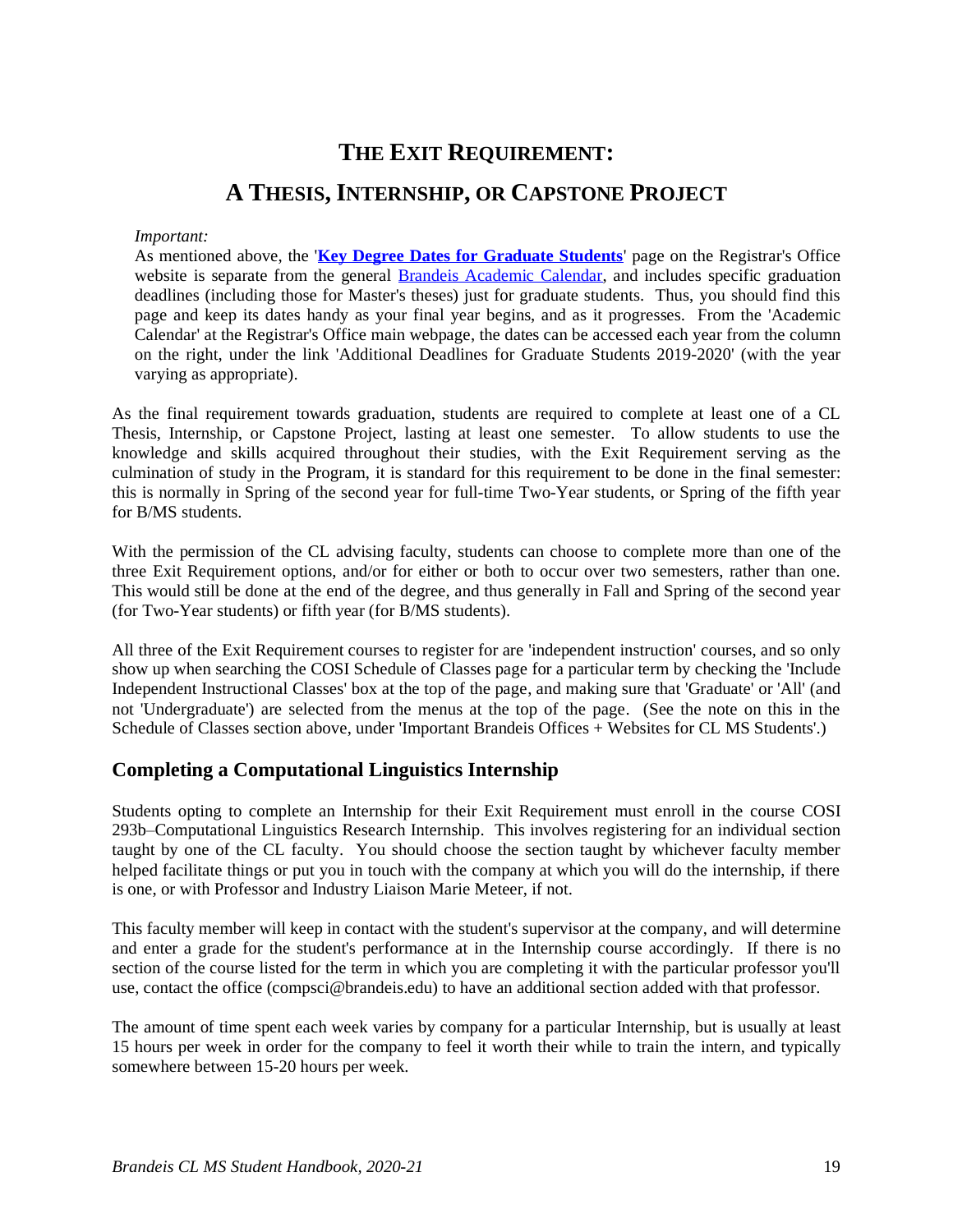The Internship is considered finished—and thus the Exit Requirement satisfied—when, at the end of the term, the Brandeis instructor supervising the Internship receives feedback from the supervisor at the company that the work was completed in a way that corresponds to the standard Brandeis passing grades for graduate students (i.e. of B- or better). The Brandeis instructor will keep in touch throughout the term with the supervisor at the company, so that the student will have a sense as the term proceeds that the work being done is indeed satisfactory.

#### *Note (repeated from above):*

Students are welcome and encouraged to undertake internships (with or without academic credit for the Internship) prior to the point at which they are academically ready to satisfy the Exit Requirement. For international students who must get course credit in order to be involved in such an internship, the course COSI 293g–Master's Research Internship is typically used in this case. However, such cases would *not* count as satisfying the Exit Requirement for the degree (and, accordingly, students would not in these cases enroll in COSI 293b–Computational Linguistics Research Internship, which is used just to fulfill the Exit Requirement).

#### *EXTREMELY Important Note for International Students:*

As mentioned above, international students who enroll in an internship on or off campus may be required to obtain Curricular Practical Training (CPT) authorization from the International Students and Scholars Office (ISSO) BEFORE beginning the internship. International students interested in completing an internship, whether for their Exit Requirement or just for elective credit, must email isso@brandeis.edu to schedule an appointment (in-person or via phone) with their ISSO advisor to determine if such authorization is required. For more information regarding CPT, please visit: [http://www.brandeis.edu/isso/current/employment/cpt/.](http://www.brandeis.edu/isso/current/employment/cpt/)

#### **Completing a Computational Linguistics Master's Thesis**

To complete a Thesis, students must enroll in the 'independent instruction' course COSI 299– Computational Linguistics Master's Thesis. This involves (analogously to the Exit Requirement Internship course COSI 293b) registering for an individual section taught by one of the CL faculty—in this case, whatever faculty member is supervising the Thesis.

Students interested in completing a Thesis should be in touch with the faculty member with whom they would like to work, ideally during the term before the Thesis will be done—and, at the very latest, by the start of term in which the Thesis will be done.

In order to register for the course, the student will need to have worked out a topic (or at least a domain of study) which the supervisor has agreed to. This means specifically (and minimally) that the professor has a sense that the topic is suitable and will be fruitful as a research topic, that the student will be able to complete it in the time required, and that the professor has enough time to serve as supervisor.

Because it is common for students to go through a few potential topics before coming to one that both they and the supervisor agree to, students are strongly encouraged to begin discussing possible topics with potential supervisors as early as possible. (It is good to discuss a potential topic, for instance, at the start or during the course of the semester *before* the one in which the Thesis will actually be done.)

Completing a Thesis is an intensive and rigorous process that is pushed forward not by the guidance of the supervisor, but primarily by the student. Thus, it should only be undertaken by students who wish to, and are academically prepared to, take on an academic research project requiring this level of selfdirectedness. For the project to begin, the Thesis supervisor and CL advising faculty must also agree that the student's overall performance in the Program has been sufficiently strong to enable them to carry out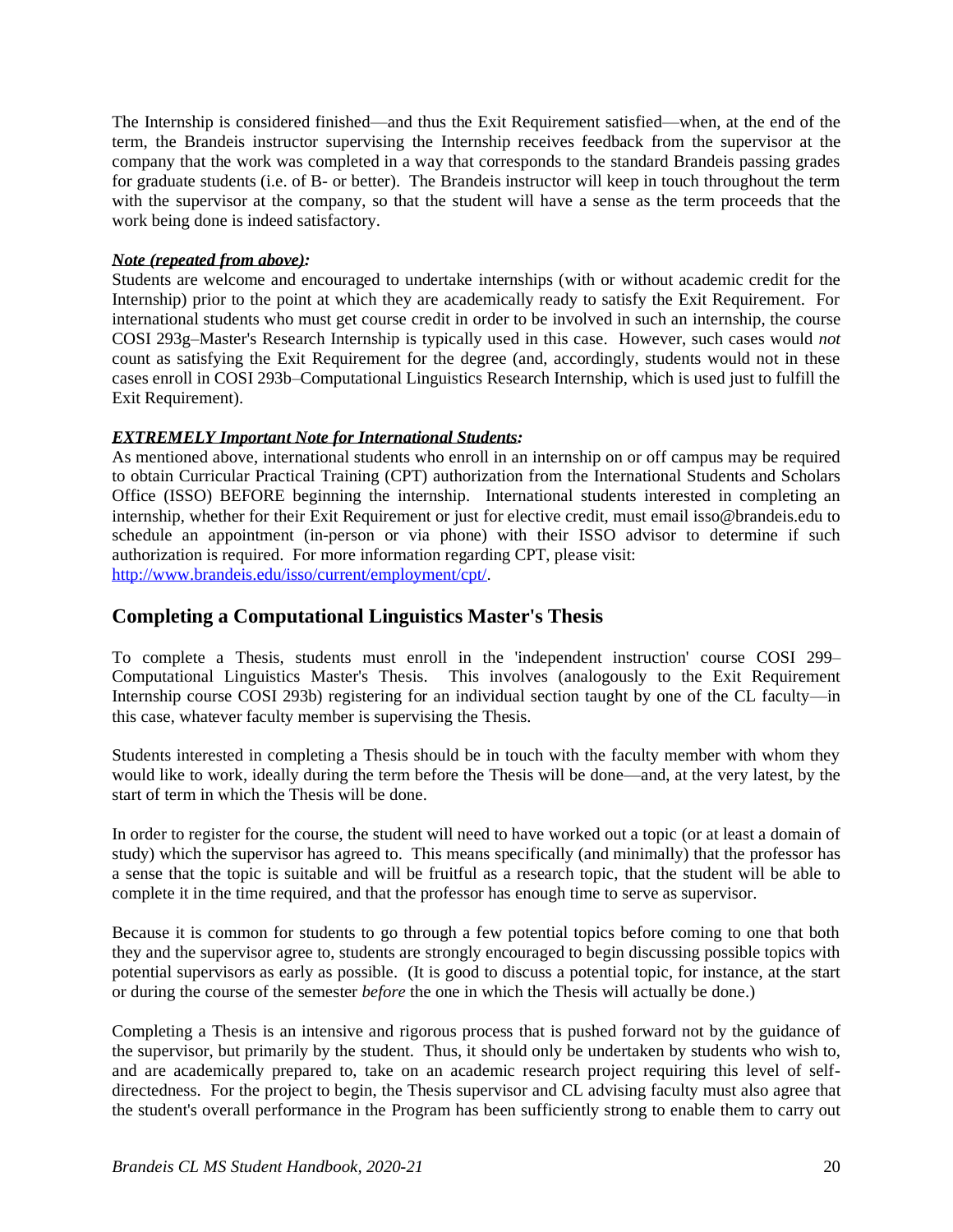Thesis work successfully. Where this is not the case, faculty may require the student to instead satisfy their Exit Requirement via an Internship or Capstone Project, given that the latter two would better serve the student as they prepare to finish the Program and work out a good placement for after graduating.

The Thesis process typically involves regular (usually weekly or bi-weekly) meetings with the Thesis supervisor, and numerous drafts of the Thesis before the final version is ready to submit. As a rough guideline, typical CL MS theses are roughly 40-60 pages, including the bibliography and any appendices. The content should be worked out in close collaboration with the Thesis supervisor, but typically includes:

- An introduction that defines the problem, laying out why it is interesting and hard, reviewing prior related literature, outlining possible strategies for solving the problem, and describing the approach proposed
- A chapter detailing the author's approach, including an introduction of the proposed analysis' components and the experimental/corpus design
- A chapter specifically on the corpus design and experiments
- A chapter discussing the results and consequences
- A bibliography, and, if appropriate, one or more appendices.

#### *The Thesis defense*

When the Thesis is in a sufficiently finished state, the supervisor will coordinate the scheduling of the Thesis defense, which is the final oral examination that the student must pass in order for the Thesis to be complete. Only once the Thesis has been successfully defended, and any formally required revisions have been made (see below for more on this), can the Thesis be considered complete. At this point, the final administrative steps to complete involve the student uploading the Thesis to the University repository, the supervisor entering a grade for the Thesis course, and the supervisor and sign the Certification of Master's Thesis Acceptance form. It is only once these have all occurred that the student has officially completed the Exit Requirement via a Thesis.

The Thesis defense is structured like typical Master's Thesis defenses at other American universities. When the Thesis is close to being finished, the supervisor and other CL faculty will determine a defense committee, consisting of the supervisor plus one or more other faculty members (typically 1-2) with knowledge on the Thesis topic.

There is generally a period of at least several days, and ideally at least one week, between the day on which the student sends the draft to be defended to committee members and the date of the defense itself. During this period, the committee members read the Thesis and prepare their questions for the defense.

In our Program, as is also common in many other American graduate programs, Thesis defenses are 'open', which means that other students, faculty, and community members are invited to attend. The defense begins with the student giving a short presentation (roughly 20 minutes) of the Thesis content. After this, each committee member poses questions about the Thesis to which the student responds. Once all committee members have finished their questions, the committee convenes privately to determine whether or not the thesis has passed, and, if so, whether this is conditional on any additional revisions. The candidate is then invited back and given the committee's decision.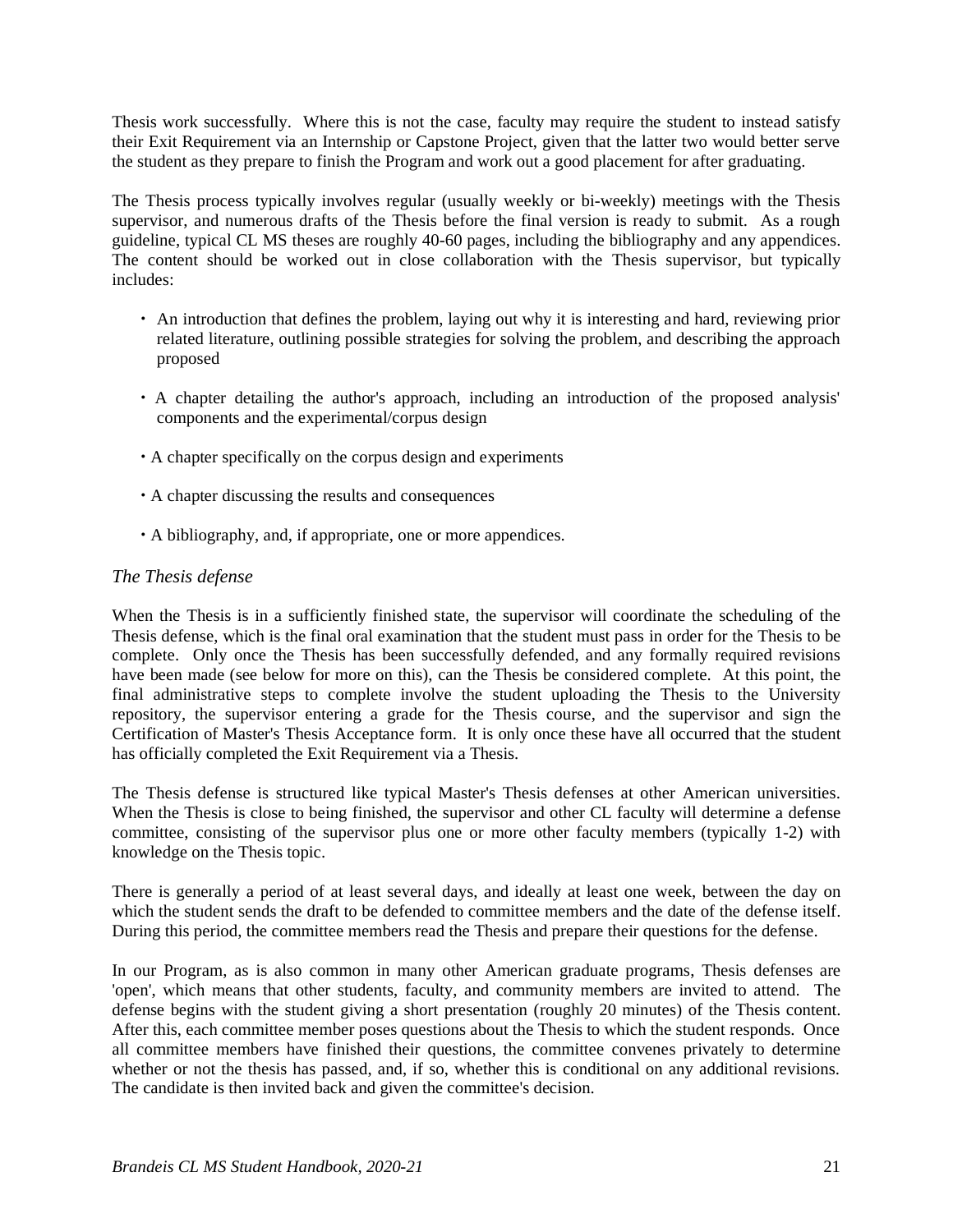In many cases, Theses pass with no formally required revisions. When this occurs, the candidate is welcome but not required to make additional changes to the Thesis draft before submitting it in final form to the University repository. In this case, if any changes are made, there is generally no further formal approval required by the Thesis supervisor or committee members before the final draft can be uploaded.

In some situations, however, the committee may formally require that specific revisions be made to the Thesis in order for it to pass. When this occurs, the revised post-defense Thesis draft generally must be submitted to the supervisor for certification that the necessary revisions have been made. Only once the supervisor has approved the final revised form can the final administrative steps occur—namely the candidate upload the final draft to the University repository, the supervisor enter a grade for the Thesis course, and the supervisor and advisor signing the Certification of Master's Thesis Acceptance form.

**Very Important note:** the Registrar's Office and GSAS set deadlines for each degree date by which the FINAL version of a Thesis must be approved and uploaded into the university's computer system. This deadline has begun in the last few years to occur much earlier than is ideal—namely, within last few weeks of the term in which the student plans to graduate, and well before the last day of classes that term. For instance, MS theses for students who wished to graduate in Spring the last few years had to be completed, including having passed the defense finished any required revisions, by several weeks *before* the last day of classes for the Spring semester.

Therefore:

 Students and their supervisors should plan Thesis progress carefully, planning backwards from the university's date for the Thesis to be accepted and uploaded, to ensure that the Thesis can be finished in time for the appropriate graduation dates. When this is not achieved, the student's graduation date will need to be delayed. (For instance, if the May graduation deadlines are not reached, then the student would not be able to officially graduate until August—though all degree requirements could be finished before that, and we would be able to produce a letter certifying this, if needed for an employer or additional graduate program.)

It is in fact common for Thesis students to graduate in the Summer rather than Spring term, and this can be another consideration for students who choose to undertake a Thesis. When this happens, it is important to note that summer fees once 4 full-time semesters have been completed are very significantly lower (totaling a few thousand dollars or so) than a tuition for a full-time semester. It has often been possible as well to avoid paying summer fees, if the Thesis is completed by an interim date soon after classes end that we have been able to negotiate in prior years. Thesis writers should keep in close contact with CL advising faculty about their estimated completion date, as the end of the term approaches, so that the advising faculty can assist with the process as needed.

- We have been able to successfully negotiate with GSAS to have some extended due dates just for our program in the last several years, so that our students aiming to finish CL MS Theses for May graduation had a later due date, as well as some additional options involving a later graduation date (in August), but no summer fees to if they finished during May. We are hopeful but not certain that we will continue to be able to negotiate such extended dates in future years for our Thesis writers.
- Despite the fact that e.g. Internships for the Exit Requirement are generally completed straightforwardly in the one semester minimum required, students interested in completing a Thesis for their Exit Requirement are advised to seriously consider completing it in two semesters, to allow enough time for process to take place by the graduation deadlines. Students who opt for onesemester Theses will still benefit from beginning discussions with a potential supervisor about the